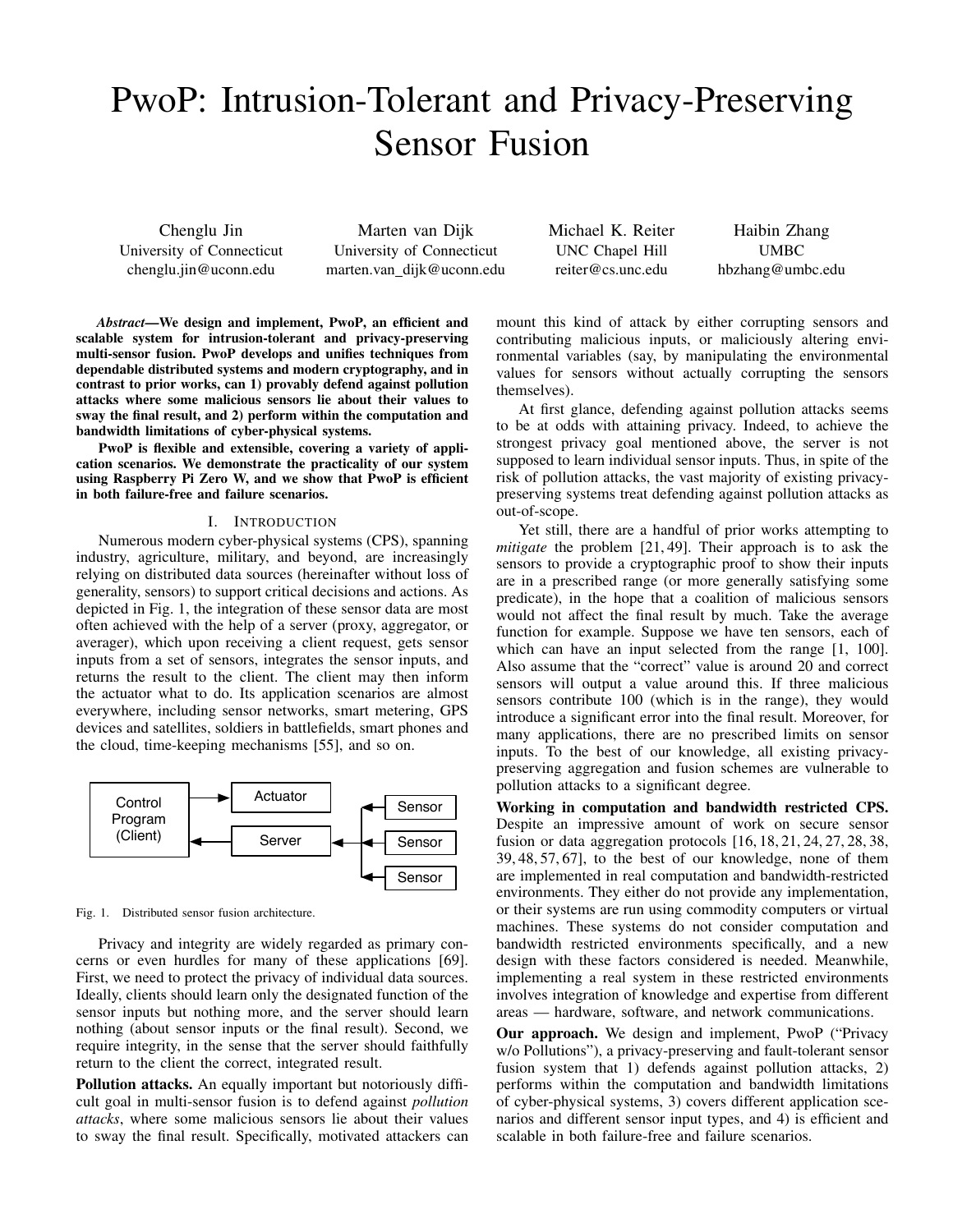To defend against pollution attacks, instead of relying on validity proofs, our strategy is to "tolerate," so that no matter what inputs malicious sensors provide, the fused value represents the correct physical value with good accuracy, still in a privacy-preserving manner.

Specifically, PwoP combines techniques from distributed systems and multi-party computation. At the core of PwoP are a series of practical sensor fusion algorithms that tolerate malicious inputs themselves [12, 19, 54, 55, 65]. For example, one of Marzullo's algorithms [54] ensures that the range produced by fusing ranges provided from sensors contains the actual value measured by the sensors if at most  $f$  out of  $2f + 1$  sensors are malicious. We extend the framework of Yao's garbled circuits (GC) for two-party computation to the client-server-sensors setting for these fault-tolerant algorithms, leveraging their built-in fault-tolerance to efficiently achieve system liveness (i.e., guaranteed output delivery).

From the system perspective, we build a new and *general* compiler enabling the multi-sensor setting from Tiny-Garble [68]. We also make significant tailored optimizations, yielding a system that performs considerably better than direct application of GC compilers produce. Our system also tackles various other security, availability, and reliability concerns.

PwoP covers a variety of sensor input types, including intervals, rectangles, and  $d$ -dimensional inputs, and sensors inputs with bounded and unbounded accuracy. Moreover, our system works well in low bandwidth environments, thereby capturing a wide range of real sensor applications.

System assumptions. Throughout the paper, we rely on two assumptions:

- To achieve meaningful robustness against pollution attacks, the number of malicious sensors should be bounded (less than 1/2 or 1/3 of the total number, depending on concrete applications and algorithms).
- While both the server and a fraction of sensors may be malicious, the server should not collude with malicious sensors [40, 42]. (We stress that in our system sensors can collude, and in fact, we consider a strong adversary can coordinate malicious sensors to compromise the system.)

The first assumption is a standard one in distributed systems and multi-party computation systems where sensors, ideally, are independently distributed in different hosts (running diverse software and hardware), and the adversary has only limited capacity to compromise the system overall.

The second assumption is also a common assumption that has been used in a large number of practical multi-party computation systems [14, 15, 21, 24, 40, 42, 58]. Our system therefore is suitable for applications where the server and sensors lack motivation to collude, or the adversary lacks the means to corrupt both the server and some sensors simultaneously. For example, a satellite does not own the GPS devices, and the adversary may lack means to compromise the satellite and some GPS devices together. Another example is that soldiers with sensors may be captured by the enemies who may be unable to compromise the headquarter, which is typically well protected. As another one, the assumption makes sense for submarines and underwater sensors.

Our contributions. We summarize our contribution as follows:

- We motivate, clarify, and formalize the problem of serveraided, privacy-preserving, and intrusion-tolerant multisensor fusion.
- We provide an efficient and expressive framework supporting a variety of key fault-tolerant sensor fusion algorithms. The framework opportunistically leverages the bandwidth and computation asymmetry property in the sensor fusion setting and uses a novel combination of techniques from distributed systems (Byzantine fault-tolerant sensor fusion [54]) and multi-party computation (Yao's garbled circuits [73]). In addition, we use new techniques for achieving system liveness (which would otherwise leverage slower solutions using more than one server), make extensive optimizations on the framework, and tackle various other security and reliability issues.
- We make a general compiler specifically for our clientsserver-sensors setting by extending and optimizing Tiny-Garble [68]. TinyGarble is designed for two-party computation (for garbler and evaluator), but our compiler works for settings involving clients (garblers), server (evaluator), and sensors (garbled input providers).
- We build a practical system for server-aided multi-sensor fusion using Raspberry Pi Zero W. Our experimental evaluation demonstrates that the system is highly efficient and scalable for *both* failure-free *and* failure scenarios.

### II. RELATED WORK

Comparison with differentially-private systems. Apple [22] and Google [33] use differential privacy [25, 26] mechanisms to compute aggregate statistics. In these systems, each sensor adds random noise and the noisy data will be aggregated to get an estimate of aggregated values. These systems allow us to achieve robustness, but have to trade between accuracy and privacy. Increasing the noise level reduces information leakage for individuals, but also reduces the estimated accuracy.

Essentially, the goals between differentially-private systems and our system are orthogonal. In a differentially-private system, the server will know a noisy version of the value measured by each sensor, and thus learn much more than that in our system. However, the client learns slightly less than our system because of the noise added.

Comparison with privacy-preserving data fusion and aggregation. Most privacy-preserving data aggregation systems only protect individual sensor inputs but fail to handle malicious sensors that attempt to sway the aggregated value [16, 18, 28, 38, 39, 48]. Only a handful provide a partial solution by leveraging a cryptographic proof that sensor input has a specific property (say, is within a predetermined range) [21, 24, 67]. PwoP takes a fundamentally different approach by *tolerating* malicious sensor inputs without asking for input validity proofs. Other works (e.g., [18, 38]) provide privacypreserving aggregation with tolerance to benign (crash) sensor failures, i.e., where some sensors fail to provide their inputs. Instead, our system deals with Byzantine failures, where corrupted sensors can provide the server arbitrary values.

A number of privacy systems [27, 38, 57, 67] additionally provide differential privacy. These systems still do not formally defend against pollution attacks.

SIA [17] explored a setting where individual sensor inputs do not need to be privacy-protected but the central server needs to *verifiably* provide clients with correct values. This helps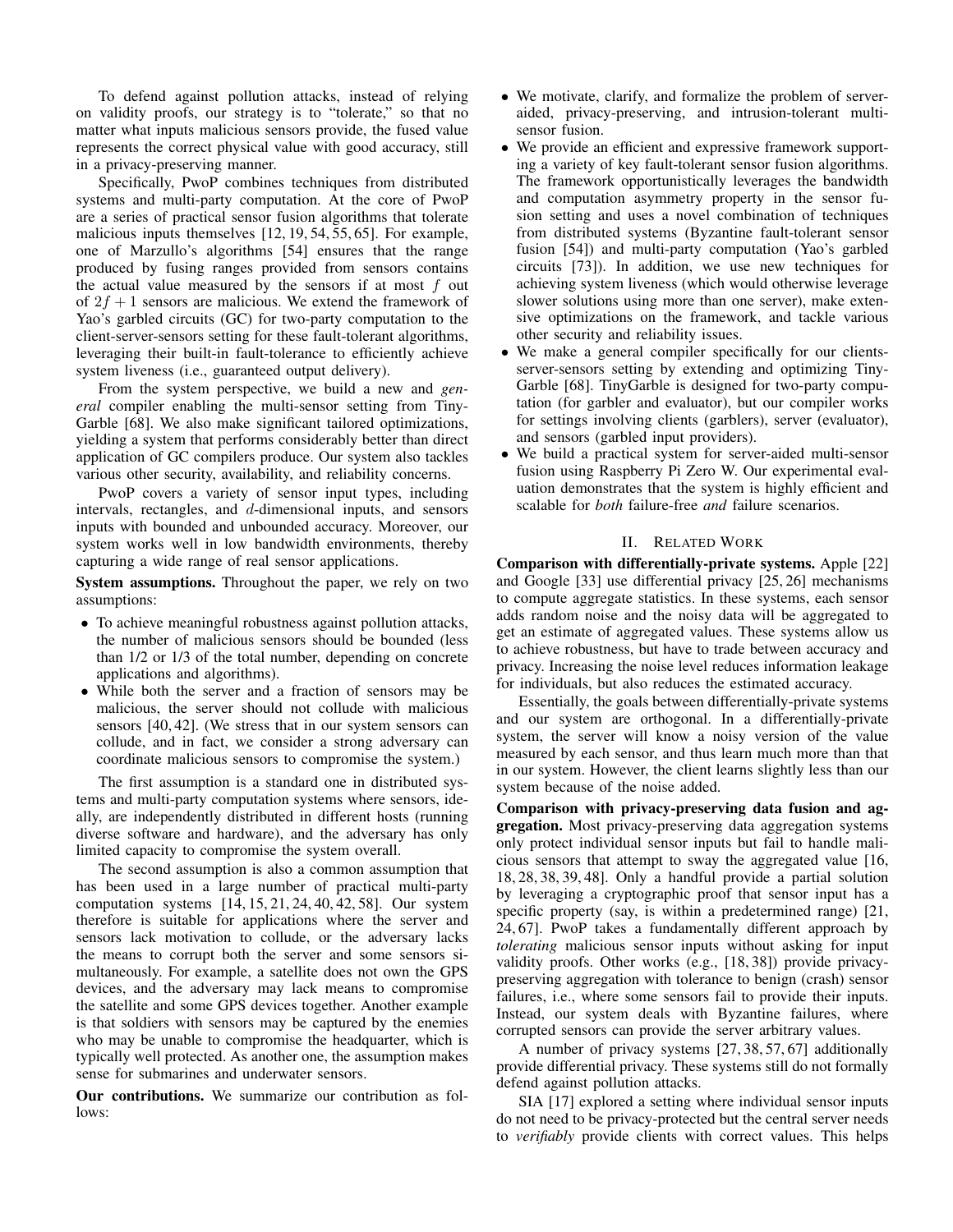achieve integrity. In contrast, PwoP achieves both privacy and integrity.

Comparison with alternative approaches to intrusiontolerant and privacy-preserving sensor fusion. In addition to GC-based approach, we also provide alternative solutions with the same goal as PwoP: one using order-preserving encryption, and one using set representation. We describe the two approaches in Appendix IX, and compare them with PwoP in detail. Summarizing, the set-representation-based approach only applies to honest-but-curious sensors and a very limited number of fusion algorithms, and the approach based on orderpreserving encryption leaks too much information and cannot easily achieve integrity.

Fault-tolerance and garbled circuits. Nielsen and Orlandi [60] built LEGO for two-party computation in the malicious case. In LEGO, the garbler first sends many gates, and the receiver tests if they are constructed correctly by opening some of them. Then the parties run interactively to solder the gates (as Lego blocks) into a circuit. They use a fault-tolerant circuit to ensure a valid output from a majority of good ones. In contrast, our system exploits the fault tolerant features of the underlying algorithms to achieve a garbled circuit based, privacy-preserving system that can tolerate pollution attacks, returning correct results even in the presence of Byzantine failures and malicious attacks.

Non-colluding multi-party computation. The assumption that a number of parties do not collude is not only used to build theoretical multi-party computation [6, 9, 32, 40], but used in practical multi-party computation systems [14, 15, 21, 24, 42, 58]. Among these systems, many use garbled circuits as a building block (e.g., [14, 15, 40, 42, 58]). Our notion of noncollusion follows this line of research, but has an architecture that is different from all these existing systems. In our setting, we assume that clients only have means to contact the server, and we assume the server and sensors do not collude. Note that non-collusion of parties does not imply that the parties are trusted. Rather, it simply means these parties do not work together (i.e., share internal states).

A few systems [14, 15, 58] relying on the non-colluding assumption work in the three-party computation only, using modern mobile devices. They attempt to resolve different problems from ours.

Efficient GC implementations. Starting from Fairplay [53], a large number of GC tools (compilers or implementations) have been proposed [8, 36, 47, 52, 68, 74]. Our system is based on (but makes significant modifications to) TinyGarble [68], an approach that in addition to using state-of-the-art optimizations such as free-XOR [46], row reduction [59], fixed-key AES garbling [8], and half gates [75], leverages logic synthesis to reduce the size of circuits.

Related attacks. Pollution attacks have also been studied in other areas such as network coding [1] and personalized services [72]. We work with a fundamentally different setting, focusing on data and sensor pollution attacks.

Our pollution attack scenarios are also different from those of Sybil attacks [23] where an adversary may forge multiple or even an unlimited number of identities to damage distributed systems. While Sybil attacks and pollution attacks may share somewhat the same goal, Sybil defenses [4] offer no help for defending against data pollution.

### III. SYSTEM AND THREAT MODEL

The setting. As depicted in Fig. 1, our system, PwoP, consists of a number of clients (control programs), a single server (proxy, averager, aggregator), and a set of sensors. Client and server are denoted  $c$  and  $S$  respectively. We denote the number of sensors by  $n$ , and a bound on the number of faulty sensors by g. The set of sensors is denoted as  $\Pi = (s_1, \dots, s_n)$ . Let  $l$  be the length of the sensor input. Let  $k$  be the security parameter of cryptographic primitives.

In PwoP, a client sends a request to the single server, and the server collects readings from some or all of the sensors. Then the server runs a sensor fusion algorithm and sends the aggregated result to the client. Clients and sensors only communicate with the single server. In particular, sensors neither need to know each other, nor send one another any information.

Throughout the paper, we assume authenticated and private channels.

Threat model. A participant (client, the server, or sensor) that faithfully executes our protocol to completion is said to be *correct*; otherwise it is *Byzantine* or *malicious*. The behaviors of malicious participants are limited only by the cryptographic assumptions that we employ. A Byzantine participant that conforms to the protocol until some point at which it simply stops executing (permanently) is said to *crash*. A correct participant can nevertheless be *semi-honest*, namely it conforms to the protocol but may additionally preserve the transcript of everything it observes, in an effort to glean information to which it is not entitled. Participants (Byzantine or semi-honest) may also be required to be *non-colluding* (e.g., [40, 42]), which informally means that they do not share information except as explicitly prescribed by the protocol. The non-colluding assumption has been used in many practical multi-party computation systems [14, 15, 42, 58].

In PwoP, clients are semi-honest, while the server and some sensors can be malicious. We have designed but have not implemented an enhanced system that can defend against malicious clients; see Sec. IX.

Goals. PwoP aims to achieve privacy, correctness, and liveness.

- Privacy: If a semi-honest client does not collude with the server and does not collude with sensors, then it learns only the aggregated result returned from the server but nothing more. If the server does not collude with the client and does not collude with sensors, then it learns nothing about sensor inputs or the final result.
- Correctness: If the server is correct and no more than  $g$ sensors are Byzantine, then the only response a correct client will accept is the correctly aggregated result, in the sense discussed in the next section.
- Liveness: If the server is correct, if no more than  $q$  sensors are Byzantine, and if all Byzantine sensors crash, then each correct client receives a reply to its request.

# IV. FAULT-TOLERANT SENSOR AVERAGING ALGORITHMS

We briefly survey the key fault-tolerant sensor fusion/averaging algorithms [19, 54–56, 65].

Marzullo's algorithms [54, 55]: M-g-U, M-g, M-g-m, and M-op. The study of fault-tolerant sensor averaging algorithms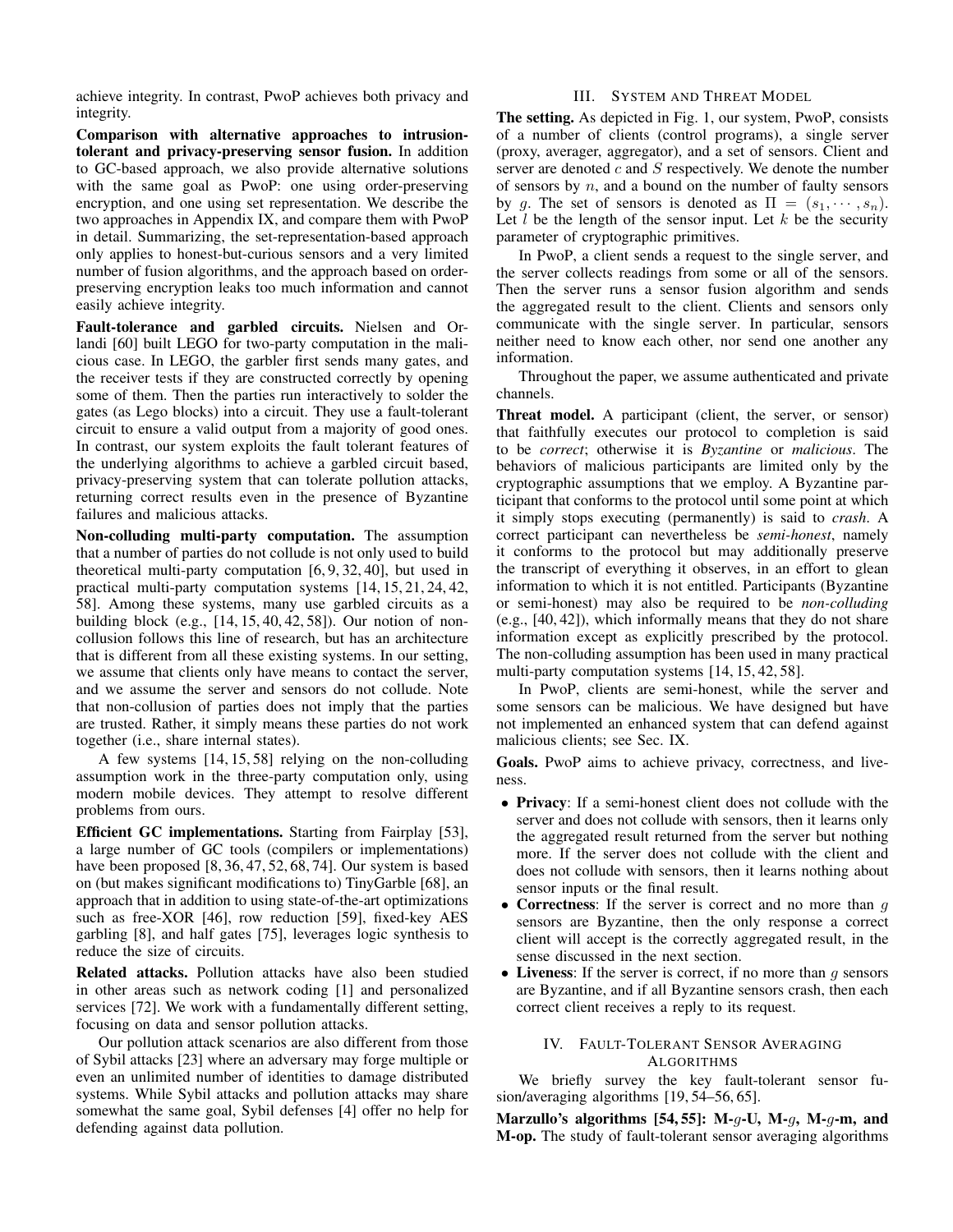dates to two seminal works by Marzullo [54, 55]. We collectively call them Marzullo's algorithms.

In the presence of  $n$  sensor values from  $n$  replicated sensors, a *fault-tolerant sensor averaging algorithm* [54] is used to compute a correct aggregated value even if some of the individual sensors are incorrect (in which case the sensor is said to be malicious, Byzantine, or simply faulty). Marzullo [54] considered the case where each individual sensor value can be represented by an interval  $I = [u, v]$  over the reals. Let  $(u - v)$ , the width of the interval, denote the *accuracy* (or *inaccuracy*) of a sensor. Let  $(u + v)/2$  be the *midpoint* or *center* of the interval. Then, a sensor value is correct if the interval  $I$  it returns contains the actual value of the measured feature, and the sensor is faulty otherwise. The goal of Marzullo's algorithm is to find the minimum (and correct) interval given *n* different intervals  $I = \{I_1, \dots, I_n\}$ , with at most  $g < n$  of those being faulty. The fused interval is at least as accurate as the range of the *least* accurate individual non-faulty sensors.

We start by introducing algorithms where the number of failed sensors  $g$  is known. The underlying idea is follows: Since g or less sensors are incorrect, any  $(n - g)$  mutually intersecting sensors (i.e., *clique*) may contain the correct value. The algorithm computes the "cover" (not the "union") of *all*  $(n - q)$ -cliques.<sup>1</sup> Let lo be the smallest value contained in at least  $n-q$  of the intervals and hi be the largest value contained in at least  $n - g$  of the intervals. Then, the correct aggregated result is the interval [lo, hi].

Marzullo [54] describes a general algorithm with  $O(n \log n)$  complexity to compute this result. It uses a *sweeping* idea: First, sort all the endpoints of all the intervals. Second, moving from the lowest value to the highest value, keep track of the number of intervals containing each value. The final result can then be determined from these counts. The algorithm cost is dominated by the sorting procedure. Additional care is needed when the rightmost endpoint value of one interval coincides with the leftmost one of another interval, indicating that one interval ends exactly as another begins. Whether such an occurrence is deemed as a valid duration may depend on applications, but this should be agreed upon beforehand. In this paper we follow Marzullo's convention [54], which considered the occurrence as being valid.

The above algorithm can apply to the case of arbitrary failures with unbounded inaccuracy, and to the case of arbitrary failures with bounded inaccuracy, where the maximum length of the interval is known and values that are too inaccurate can be detected. Marzullo's algorithm needs  $3q + 1$  and  $2g + 1$  sensors to tolerate g arbitrary failures with unbounded inaccuracies and bounded inaccuracies, respectively. We used  $M-g-U$  and  $M-g$  to denote the above two cases.

It is not uncommon to require the averaging algorithm to only return the midpoint of the interval. This may even be more desirable in a privacy-preserving setting, as providing the lo and hi values might reveal too much unnecessary information. We write  $M-g-m$  to denote this variant.

Marzullo [55] also gave a solution to the case where the system parameter  $q$  is unknown or unspecified. The goal is to find the cover for the *maximum* intersection groups for all



Fig. 2. A five-sensor system with M-g, M-op and SS. The sensor input intervals are [1, 5], [2, 6], [3, 7], [4, 9], [8, 10]. The resulting intervals are [3, 6], [4, 5] and [3, 7] for M-g, M-op and SS respectively.

the intervals. Thus, the algorithm is "optimistic" (instead of "optimal"), and we write M-op to denote this one.

Schmid and Schossmaier [65]: SS. Marzullo's algorithms may exhibit a somewhat irregular behavior: it is possible that when Marzullo's algorithms are applied to two slightly different input sets, the output may be quite different. This is formalized as violation of the *Lipschitz condition* regarding a certain metric [50].

Schmid and Schossmaier [65] offered a solution, SS, which can satisfy the Lipschitz condition. The algorithm is simple: Given *n* intervals  $I_i = [u_i, v_i]$   $(1 \le i \le n)$ , (at most) g of which may be faulty, SS simply outputs  $[\max^{g+1}{u_1},$  $\cdots, u_n\}, \min^{g+1}{v_1, \cdots, v_n\}, \text{ where } \max^{g+1}{u_1, \cdots, u_n\}$ denotes the element  $u_{j_{g+1}}$  in the ordering  $u_{j_1}, \dots, u_{j_n}$  of  $\{u_1, \dots, u_n\}$  from largest to smallest, and  $\min^{g+1}{v_1, \dots, v_n}$  $v_n$ } denotes the element  $v_{j_{g+1}}$  in the ordering  $v_{j_1}, \dots, v_{j_n}$  of  $\{v_1, \dots, v_n\}$  from smallest to largest. While SS shares the same worst case performance as Marzullo's, SS may generate a larger output interval.

Chew and Marzullo [19]: ChM. Chew and Marzullo generalized the approach to handle the case of *multidimensional* values. We will cover the most efficient algorithms described in their paper, including an algorithm for general d-dimensional rectangles (ChM-dD) and an algorithm for general d-dimensional rectangles that have the same size and orientation (ChM- $d$ D-sso). To tolerate g failed sensors, these algorithms use  $2dq + 1$  and  $2q + 1$  sensors respectively. Note that for the case of ChM- $d$ D-sso, the total number of sensors  $n$ does not depend on the dimension  $d$ . We defer the concrete description of these algorithms to where we need them.

Example. To help understand the algorithms described, we describe an example in Fig. 2 which shows how three onedimensional algorithms (M-g, M-op, and SS) work. All the three algorithms deal with bounded accuracy and use  $2q + 1$ sensors to tolerate  $g$  failures.

As in Fig. 2, the input intervals for the sensors are [1, 5], [2, 6], [3, 7], [4, 9] and [8, 10]. For all the algorithms, all input endpoints need to be sorted.

To find the left endpoint of the resulting interval for Mg, we can imagine that there is a vertical line sweeping from left to right. The vertical line can stop at the leftmost point that intersects  $n - g = 3$  intervals. In the example, this point is 3. Similarly, to find the right endpoint, a vertical line can sweeping from right to left, and find the right end of the resulting interval (6). Thus, the resulting interval is [3, 6].

<sup>&</sup>lt;sup>1</sup>Picking the cover instead of the union can help preserve the shape of the sensor value.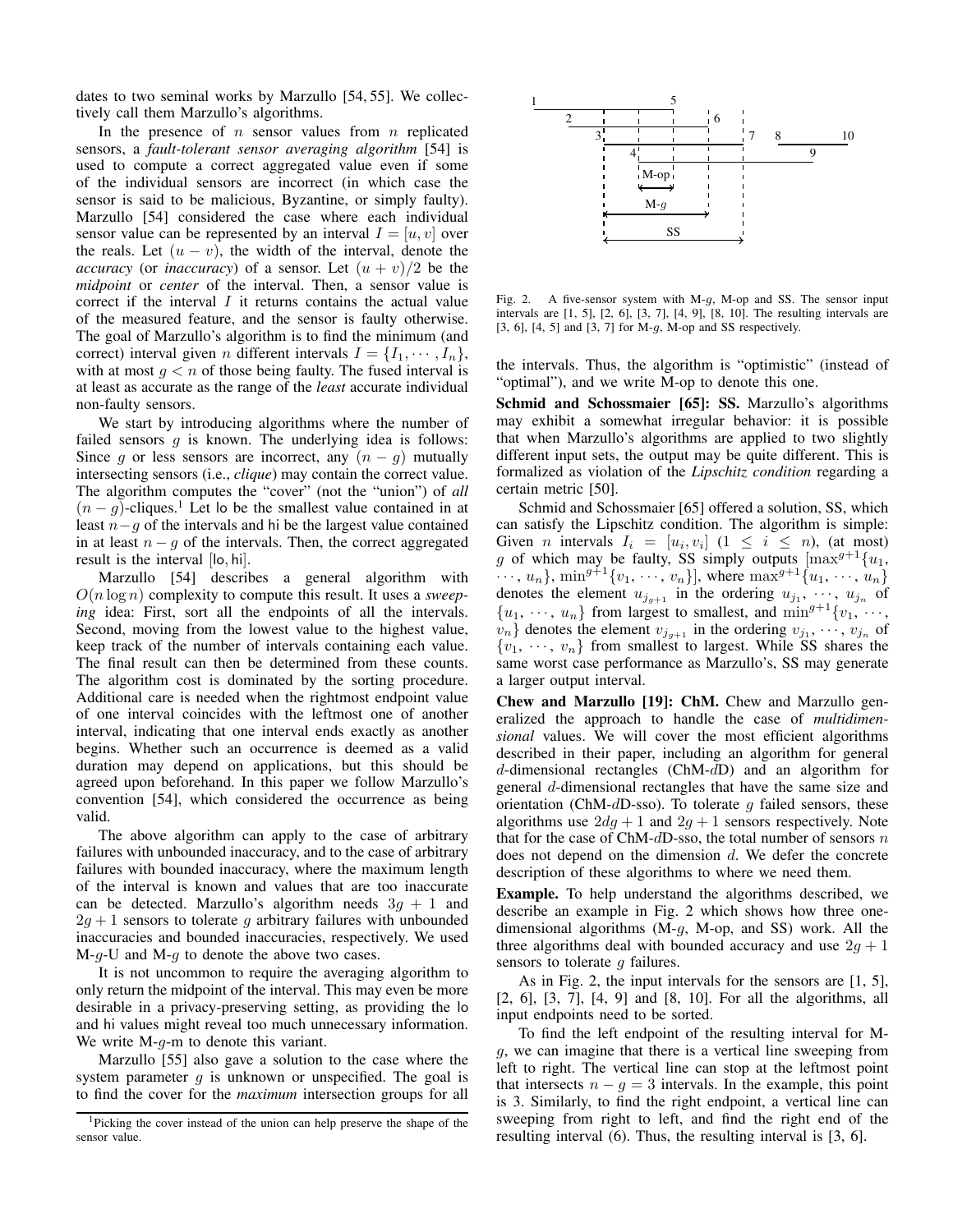Instead of outputting an interval,  $M-g-m$  will output the midpoint of the resulting interval generated by M-g.

In contrast to  $M-q$ ,  $M$ -op algorithm does not need to know the  $g$  value a-priori. A vertical line will sweep over all the endpoints and finds the leftmost and rightmost points that intersect with the maximum input intervals. In the example, point 4 and 5 are covered by four input intervals, while the rest endpoints are covered by at most three input intervals. Thus, M-op will output [4, 5] as the result.

For SS, one need to find the  $(n-g)$ -th smallest left endpoint and the  $(n-q)$ -th largest right endpoint. In the example, point 4 and point 7 are picked as they are the third smallest left end and the third largest right end, respectively.

The example would be easily extended to explain  $M-g-U$ with unbounded accuracy. However, it requires at least  $3g + 1$ sensors to tolerate  $q$  failures.

In Appendix XIII, we show an example on how  $d$ dimensional algorithms (ChM) work.

### V. PWOP

This section presents PwoP. We first describe the key building block of PwoP—garbling schemes [7]—and then the design of PwoP.

### *A. Garbling Schemes*

Bellare, Hoang, and Rogaway (BHR) [7] introduced the notion of a *garbling scheme* as a first-class cryptographic primitive. Here we mainly adopt this abstraction but tailor it for our purposes; specifically, we require that *all* the garbling scheme algorithms be *dominated* by random coins. The change is only notational. $<sup>2</sup>$ </sup>

A garbling scheme is a tuple of algorithms  $G =$ (Gb, En, Ev, De). Gb takes as input  $1^k$ , a random coin r and a Boolean circuit  $f$ , and outputs a garbled circuit F. En takes an input  $x$  and a random coin  $r$  and outputs a garbled input  $X$ . Ev takes a garbled circuit  $F$  and garbled input  $X$  and outputs a garbled output Y. De takes a garbled output Y and a coin  $r$ and outputs a plain-circuit output y (or  $\perp$ ).

We require a correctness condition on garbling schemes: if  $F \leftarrow Gb(1^k, r, f)$ , then  $De(r, Ev(F, En(r, x))) = f(x)$ .

In our work, we require the prv.sim (privacy), obv.sim (obliviousness), and aut (authenticity) security definitions in BHR, which we briefly describe here:

- prv.sim (privacy): There is a simulator  $S$  that takes as input  $(1^k, f, f(x))$  and produces output which is indistinguishable from  $(F, X, r)$  generated normally.
- obv.sim (obliviousness): There is a simulator  $S$  that takes as input  $(1^k, f)$  and produces output which is indistinguishable from  $(F, X)$  generated normally.
- aut (authenticity): Any adversary should not be able to generate a  $Y' \neq \text{Ev}(F, X)$  such that  $\text{De}(r, Y') \neq \bot$ .

# *B. PwoP Design*

The system presented in this section deals with the scenario where clients are semi-honest, the server is malicious, a fraction of sensors are malicious, and the server should be non-colluding with any other participants. We deal with the scenario with malicious clients in Sec. IX.

PwoP with no liveness. The general idea behind PwoP is as follows: The client is responsible for generating a garbled circuit; then sensors contribute garbled inputs; and finally the server evaluates the function using the garbled inputs, and sends the client the garbled output.

Each time the client wants to obtain a fused result of sensors inputs, the client and the sensors need to agree on a *fresh*, random coin r that is used to garble the circuit and garble the inputs respectively, and they should prevent the value  $r$ from being known by the server. In the semi-honest model, we can easily achieve this by allowing the client to dictate the coin.<sup>3</sup> In PwoP, we assume that a client shares a symmetric, pairwise key with each sensor. A client chooses a random coin and wraps the coin using an authenticated encryption with the pairwise keys shared. The ciphertexts will be sent to the server who will distribute them to respective sensors. Alternatively, we can assume public key infrastructure and our system can be easily adapted.

Also, the client can send both the wrapped coins and the garbled circuit in the same round, saving one communication round.

The above approach opportunistically leverages the bandwidth and computation asymmetry property in the sensor fusion setting, where the bandwidth between clients and the server is ample, but the bandwidth between sensors and the server is limited. In fact, it is very common in modern systems to shift part of work to clients to improve the service throughput and reduce the latency. As we will show, the overhead incurred by the circuit generation and the circuit transmission in PwoP, for practical parameters, is negligible. Moreover, in our approach, the circuit size (related to the accuracy of the returned results to clients) can be flexibly decided by clients. In addition, letting the client code allows the circuit to be precomputed off-line.

We describe PwoP with no liveness (i.e., with no guaranteed output delivery) in Fig. 3, using a language of garbling schemes that is slightly modified from BHR. We make blackbox use of a general sensor averaging function fta, and we defer the circuit design, optimization, and justification to the next section.

| <b>Setup and inputs:</b> Let fta be any sensor averaging function in Sec. IV.                    |  |  |  |  |  |  |  |  |
|--------------------------------------------------------------------------------------------------|--|--|--|--|--|--|--|--|
| Let $\mathcal{G} = (Gb, En, Ev, De)$ be a garbling scheme. Let $\langle REQ \rangle$ be a client |  |  |  |  |  |  |  |  |
| request that contains the function description. Let $x_{\Pi} = \{x_1, \dots, x_n\}$ and          |  |  |  |  |  |  |  |  |
| $X_{\Pi} = \{X_1, \dots, X_n\}$ be sensors' inputs and garbled inputs respectively.              |  |  |  |  |  |  |  |  |
| 00 Client c selects a random coin r, runs Gb (using r) to garble a circuit                       |  |  |  |  |  |  |  |  |
| F for fta, and sends F, $\langle$ REQ $\rangle$ , encrypted coins to server S.                   |  |  |  |  |  |  |  |  |
| 01 S forwards $\langle$ REQ $\rangle$ and the corresponding encrypted coins to sensors.          |  |  |  |  |  |  |  |  |
| 02 Sensors $\Pi$ run En (using r and $x_{\Pi}$ ) and send S garbled inputs $X_{\Pi}$ .           |  |  |  |  |  |  |  |  |
| 03 Server S runs Ev on $X_{\Pi}$ and sends the garbled output Y to c.                            |  |  |  |  |  |  |  |  |
| 04 Client c runs De (using r and Y) to get fta $(x_{\Pi})$ .                                     |  |  |  |  |  |  |  |  |
| PwoP with no liveness. When the server receives a garbled circuit<br>$\operatorname{Fi}\sigma$ 3 |  |  |  |  |  |  |  |  |

PwoP with no liveness. When the server receives a the server collects data from sensors and returns the reply to the client.

We have the following theorem establishing the security of the

<sup>&</sup>lt;sup>2</sup>In BHR's original definition, only Gb is probabilistic, while the rest are deterministic. In their syntax, there are two more notations  $e$  (encoding information) and  $d$  (decoding information). For all the efficient garbling schemes known, both  $e$  and  $d$  can be generated by a single random coin together with some associate data.

<sup>&</sup>lt;sup>3</sup>In the malicious model, agreeing on a common coin can be achieved by modifying a threshold coin-flipping protocol [13] to the server-aided setting; each message in this coin-setup protocol is transmitted between the client and corresponding sensor using end-to-end encryption, with the server simply passing these encrypted messages.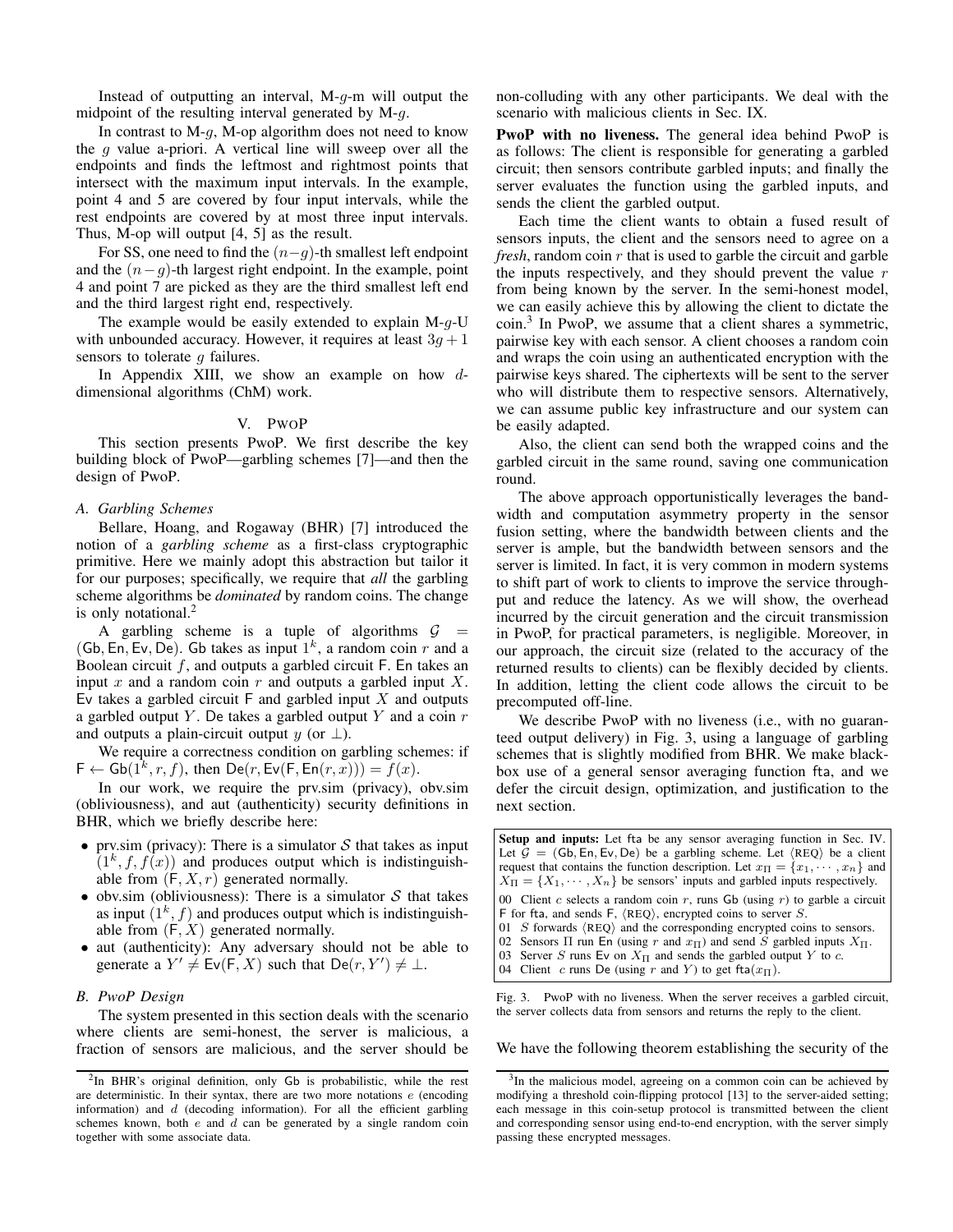above scheme.

*Theorem 1:* The PwoP protocol achieves Privacy and Correctness for sensor fusion function fta.

Privacy follows from both privacy and obliviousness of the garbling scheme. Specifically, the first part of Privacy (i.e., the client only learns the aggregated value) can be derived from the privacy of the garbling scheme. This is because in PwoP the client only obtains  $(F, Y, r)$ , while adversary in the privacy game of the garbling scheme obtains  $(F, X, r)$ and  $Y$  is fully determined by  $X$  and  $F$ . The second part of Privacy can be trivially obtained from the privacy of the garbling scheme. Correctness follows from the authenticity of the garbling scheme and the correctness of fta. Note that correctness holds even against a malicious server as long as the server does not collude with sensors.

However, the scheme in Fig. 3 does not achieve liveness: if some of these sensors fail to provide their garbled inputs, the server cannot evaluate the circuit.

Supporting general feedback function. In PwoP, after the server evaluates the garbled circuit, it can also send the garbled outputs to sensors which may run De to get the fused value. In a control program, the data sent to sensors which may be colocated with actuators are *feedback data*, according to which actuators can perform some prescribed operations.

Moreover, PwoP can be easily extended to the case where S provides sensors with output from an *arbitrary* feedback function (not necessarily the same function which the client asks to compute). To achieve this, clients not only garble the function that they need but also the feedback function for sensors and actuators.

Discussion. This basic scheme shares some similarities with both Feige, Kilian, and Naor (FKN) [30] and Kamara, Mohassel, and Raykova (KMR) [40]. The difference is that FKN and KMR only involve a server and parties (in our case, sensors) and the server needs to send back the garbled output to the parties, while in our model, the server needs to return the garbled output to the client and *optionally* to the sensors. In FKN and KMR, the server and one party do heavy work that is linear in the size of the circuit, while in our case, each sensor's role is symmetric and each sensor only does work that is linear in the size of its input. The security of KMR requires only obliviousness and authenticity of the garbling scheme, while PwoP additionally requires privacy of the garbling scheme.

Our scheme is also similar to Naor, Pinkas, and Sumner (NPS) [59], one designed specifically for auctions. In NPS, there is an auction issuer who generates the circuit, a number of bidders who send their garbled values, and an auctioneer who computes the garbled values and returns the final result to all bidders. Instead of relying on an external, trusted circuit issuer, our circuit generator is just one participating client (who would also expect a reply from the server). Moreover, NPS uses proxy oblivious transfer to provide the parties with the garbled input, but we choose to use an agreed common coin, just as FKN and KMR, for the purpose of efficiency and scalability.

The servers in both FKN and NPS can learn the output, while KMR and ours do not.

### *C. Achieving Liveness*

We now describe PwoP with liveness. In our approach, the absence of a reply from a sensor will be treated as an input of  $[-\infty, +\infty]$  (or the prescribed upper and lower bounds), which means this reply will not be counted. The reason why we can do this is that our fault-tolerant algorithms can natively tolerate empty (meaningless) inputs as long as the number of these inputs (and together with malicious inputs) are g-bounded. More specifically, if the server does not receive the garbled input from some sensors in time, it will ask the client to send corresponding garbled inputs for the missing sensors for values  $[-\infty, +\infty]$ . When using algorithms with bounded accuracy, the client will generate a random interval with maximum accuracy. PwoP with liveness is described in Fig. 4.

Setup and inputs: Let fta be any sensor averaging function in Sec. IV. Let  $G = (Gb, En, Ev, De)$  be a garbling scheme. Let  $\langle REQ \rangle$  be a client request that contains the function description. Let  $x_{\Pi} = \{x_1, \dots, x_n\}$  and  $X_{\Pi} = \{X_1, \cdots, X_n\}$  be sensors' inputs and garbled inputs respectively. 00 Client  $c$  selects a random coin  $r$ , runs Gb (using  $r$ ) to garble a circuit F for fta, and sends F,  $\langle$ REQ $\rangle$ , encrypted coins to server S. 01  $S$  forwards  $\langle$ REQ $\rangle$  and the corresponding encrypted coins to sensors. 02 Sensors  $\Pi$  run En (using r and  $x_{\Pi}$ ) and send S garbled inputs  $X_{\Pi}$ . If  $S$  does not receive all the garbled inputs before the times expires, it requests from the client missing garbled inputs that encode  $[-\infty, +\infty]$ . 04 Server S runs Ev on  $X_{\Pi}$  and sends the garbled output Y to c. 05 Client c runs De (using r and Y) to get fta $(x_{\Pi})$ .

Fig. 4. PwoP with liveness. The protocol completes with 1 round in the failure-free scenario, and with 2 rounds if some garbled inputs are missing.

We thus have the following theorem.

*Theorem 2:* PwoP described in Fig. 4 implements Liveness in synchronous environments.

In synchronous environments, if the server is correct and if all Byzantine sensors crash, the server will request garbled inputs from the correct client after the timer expires. As the client is correct, the server will receive these "dummy" garbled inputs and the server can evaluate the garbled circuit and send a reply to the client.

Discussion. Achieving liveness *efficiently* has been a difficult problem for garbled circuit based multi-party computation. Most of prior works on GC (as surveyed in Sec. II) achieve liveness by introducing multiple servers and use secret-sharing based techniques to help liveness. This is not only less efficient in general, but also requires significant communication and interaction, which makes it ill-suited in bandwidth and energy restricted environments.

Schemes in [40, 42] do not achieve liveness. NPS [59] considered a "denial of service attack by bidders," which is essentially a form of liveness. Similar to our case, NPS needs to prevent a corrupt bidder from sending incorrect values or simply not sending values to the server. Their approach is to prove to the auction issuer that the bad event occurs, and then a dummy zero value will be provided. However, in our case we aimed at minimizing the interaction with the client (circuit generator). In addition, our scheme achieves liveness for random coin based approach, while NPS uses proxy oblivious transfer.

A similar problem was studied by Feigenbaum, Pinkas, Ryger, and Saint-Jean [31]. They simply provided a solution that requires all the parties to pre-commit their values to two "non-colluding" servers *before* a circuit is garbled. Their application scenarios are very different from ours.

In PwoP, malicious sensors may contribute ill-formed garbled inputs so that the server ends up with outputting  $\bot$ . It is vital that the server can "quickly" tell if a garbled input is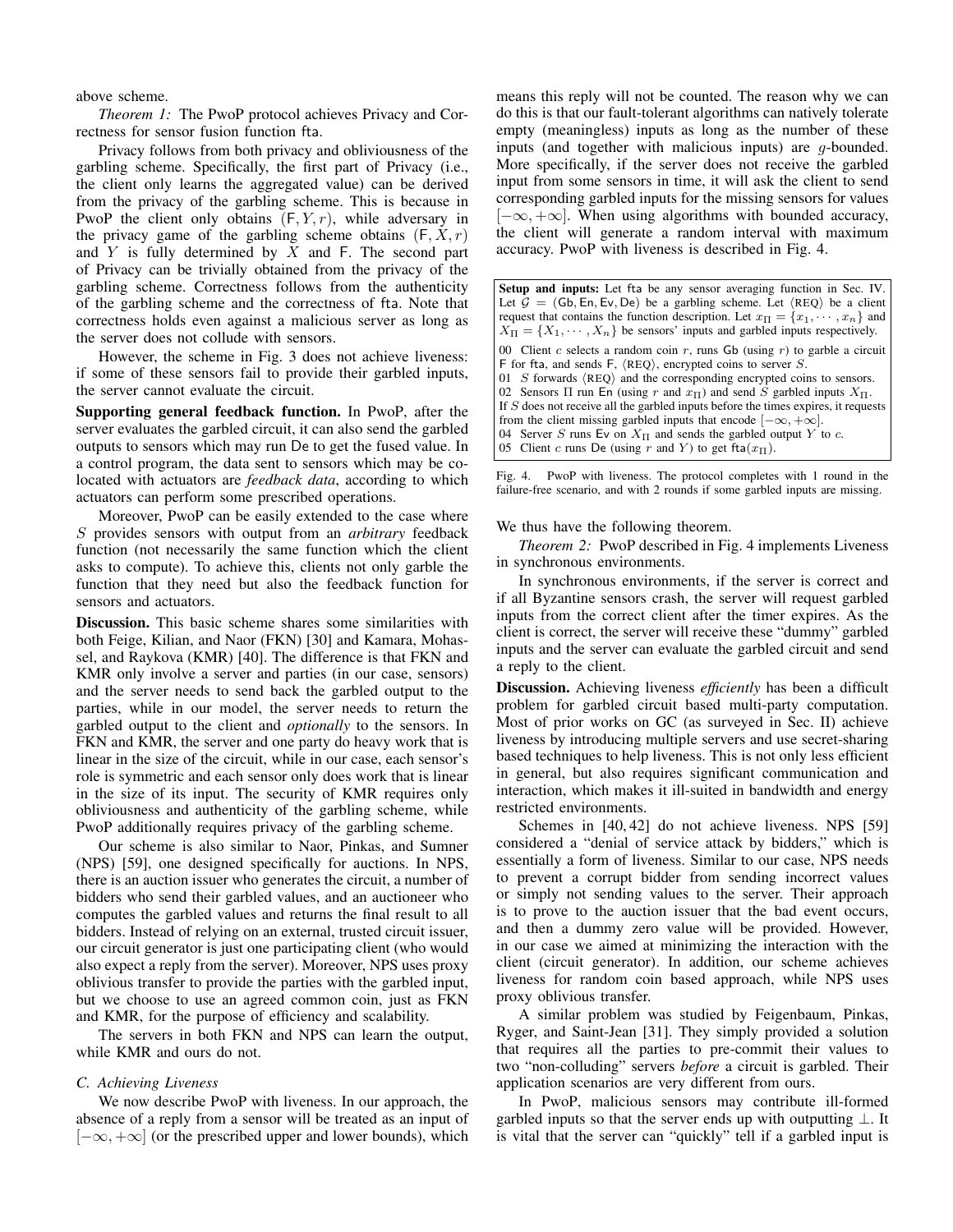correct. We discuss how PwoP can achieve fast detection for ill-formed inputs in Sec. IX. This way, PwoP can be extended to achieve liveness for g-bounded Byzantine sensors.

# VI. CIRCUIT DESIGN AND OPTIMIZATIONS

This section describes how to design *efficient* circuits for the fault-tolerant algorithms in Sec. IV. There are three good reasons why we need the effort.

First, while multiple generic GC compilers or tools that can translate a program to a circuit exist [8, 36, 47, 52, 68, 74], there is significant room for improvement for some specific programs. Our optimization requires non-trivial efforts and analysis for the correctness of the design.

Second, among all the GC compilers, TinyGarble [68] is generally deemed to be (one of) the most efficient one, especially for large programs, as it incorporates state-of-theart optimizations such as free-XOR [46], row reduction [59], fixed-key AES garbling [8], and half gates [75], and more importantly, uses *logic synthesis* to reduce the size of circuits. However, TinyGarble only supports a limited number of components that we need. We therefore aim to build modular components that can be readily used for our fault-tolerant algorithms.

Third, different from the conventional circuit design, the sensors in our setting can be malicious and may contribute malicious garbled inputs. Garbled circuits, or in general, multipleparty computation, offer no protection on malicious inputs. For instance, we cannot rely on sensors to contribute well-formed input intervals (see below).

Convention. Before the protocol starts, all participants should agree on a representation for the intervals and  $d$ -dimensional values. For intervals, each possible value is given an integer label with  $l$  bits, and we assume the lower and upper bounds are 0 and  $\sigma$  respectively. Clearly,  $l = \log \sigma$ . Likewise, ddimensional values are given a  $d$ -dimensional vector with each component being an interval which can be represented by a fixed number of bits.

### *A. Circuit design for M-*g*-U*

**Overview.** Our complete circuit design for  $M-q-U$  is depicted in Fig. 5. To implement Marzullo's algorithm, we first need to sort all the input endpoints of sensor inputs, resulting in a sorted array of  $2n$  values (considering each sensor is providing one interval in the form of two endpoints). This is achieved using *modified sorting networks*. For each point in this sorted array, we need to count how many input intervals can cover this point. This is handled by adding 1 to an intersecting interval counter if the point is a left end of an input interval, and subtracting 1 if it is a right end. After that, we compare the intersecting interval counters for each point with  $n-g$ , in order to find the points that are covered by *exact*  $n - q$  intervals. We do this using *index select*. As in Fig. 5, the left end of the resulting interval is the output of the *max value min index* module.

Likewise, the circuit for computing the right end of the resulting interval can be implemented in a symmetric way by again running the modified sorting networks and index select. However, we will show that we can *reuse* the modified sorting networks and index select module for computing the right interval, as shown in Fig. 5.

Our circuit design in detail. Instead of using  $(+1, u)$  and



Fig. 5. The complete circuit design for M- $g$ -U.  $n$  is the number of sensors,  $l$  is the length of the endpoint of the input interval, and  $g$  is the number of faulty sensors.

 $(-1, v)$  to represent an interval  $[u, v]$  (as in the code version of Marzullo's algorithm), in our circuit design, each sensor provides an interval in the form of two values  $u, v$  to the server. This is because sensors may be malicious and it will result in wrong result if the left end provided by some malicious sensor is actually larger than the right end. Therefore, at the first level of our modified sorting network, we need to add an array of compare-and-swap modules to sort the two values from the same sensor. Note that the above problem is not what the conventional garbled circuit design would care about.

Before we proceed, let's recall sorting networks [5, 20, 44], which are circuits that sort a sequence into a monotonically increasing sequence. The core building block of a sorting network is a compare-exchange circuit, which takes as input a pair of values  $(x, y)$  and returns a sorted pair  $(x', y')$  so that  $x' = min(x, y)$  and  $y' = max(x, y)$ . To realize this building block, prior constructions [35, 45, 46] used the idea of *compare then conditional-swap:* the circuit keeps two inputs unchanged if and only if the comparator returns 1, i.e.,  $x$  is less than  $y$ . For our design, the first layer of our modified sorting network guarantees that the two values from the same sensor will form an interval with its right end always greater or equal to its left end. Then we taint these two values with  $+1$  and  $-1$ respectively to indicate the order of two endpoints. For our implementation, we use one bit to represent for  $\pm 1$ , i.e., we use "1" and "0" to represent  $+1$  and  $-1$  respectively.

Starting from the second layer of our modified sorting networks, it is essentially sorting networks built from compareexchange components that have a modified comparator, as illustrated in Fig. 6. Instead of using the *less-than* comparator, we follow Marzullo's algorithm [54] to realize a comparator,  $\leq_m$ , as defined below: Given two inputs x and y, each of which is of the form  $s||u$  where  $s \in \{1,0\}$  and  $|u| = l$ , define  $x \leq_m y = (lsb_l(x) < lsb_l(y)) \vee (lsb_l(x) = lsb_l(y) \wedge$  $msb_1(x) > msb_1(y)$ , where  $lsb_l$  and  $msb_l$  represent the least significant  $l$  bits and the most significant  $l$  bits respectively. In words,  $x \leq_m y$  if and only if the value part of x is less than that of  $y$ , or the value parts happens to be equal and the sign part of x is greater than that of y. Note that the sign part of a left end is encoded by 1.

We follow [45] to realize the conventional less-than circuit and equal-to circuit (which takes advantage of the free-xor technique). However, observing that when  $lsb_l(x) = lsb_l(y)$ and  $msb_1(x) = 1$  it does not matter we swap or not the two inputs, we can further simplify the circuit, leading to a circuit exactly as in Fig. 6.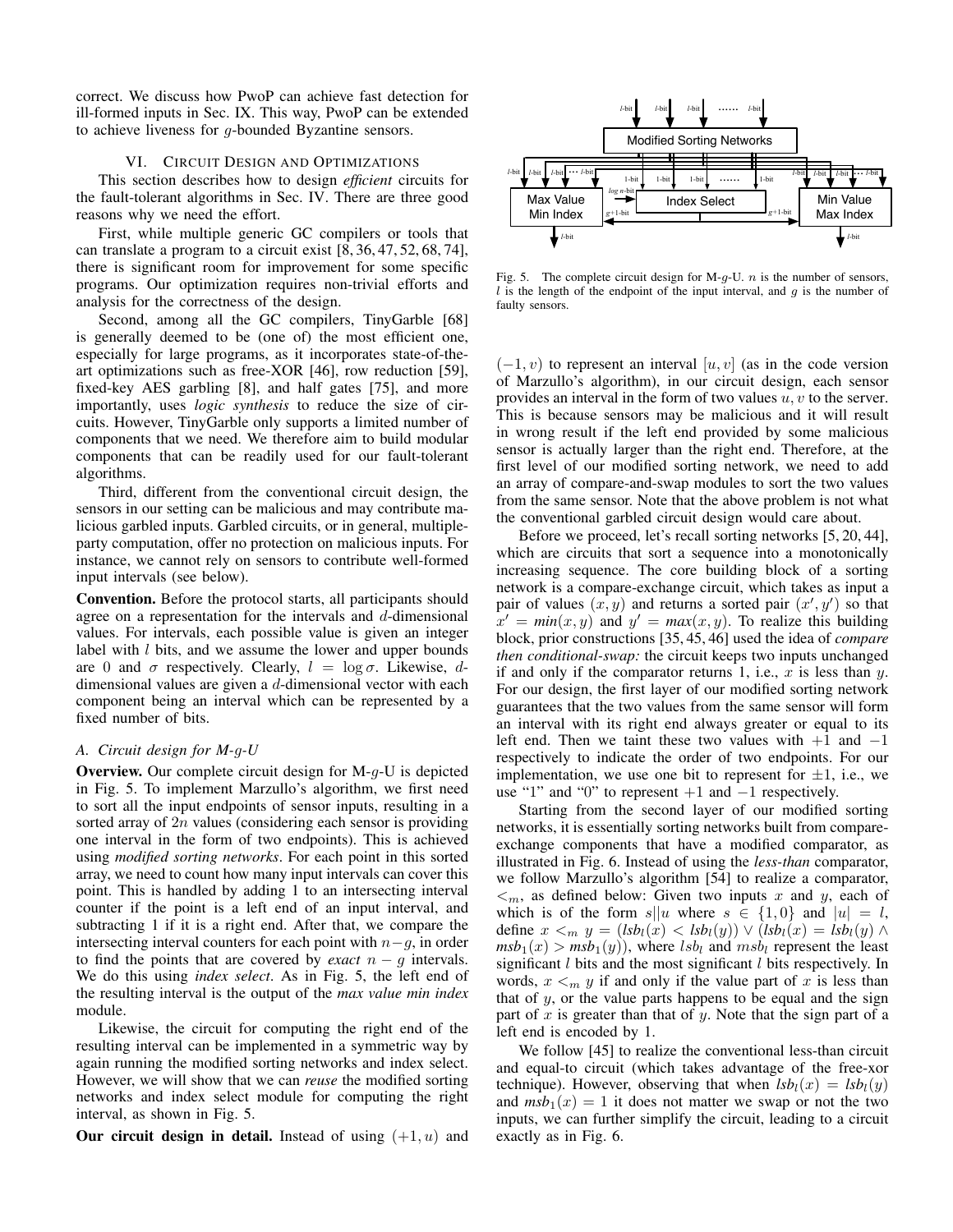

Fig. 6. The comparator component.

For our implementation, while asymptotically optimal sorting network exists [2], PwoP uses Batcher sorting network [5, 44] which has much better performance for practical parameters, as studied in [52].

Now we describe how to find the position of the minimum value of the resulting interval by our index select module composed by a prefix sum circuit and an array of equality checkers, as shown in Fig. 7. All the sorted one-bit inputs, representing  $+1$  or  $-1$ , first go through a prefix sum circuit to compute their prefix sums. Prefix sum circuit allows one to compute on input  $(z_1, z_2, \dots, z_n)$  and produce as output  $(m_1, m_2, \dots, m_n)$ , where  $m_j = z_1 + z_2 + \dots + z_j$  for  $1 \leq j \leq n$ . Indeed, this circuit fits perfectly for our purpose as the intersecting interval counter in  $M-g-U$ . A straightforward instantiation of *n*-prefix sum circuit requires *n* additions.<sup>4</sup> Note that for each addition when performing prefix sums, we can exploit the free-xor circuit from [45].

The next layer is to convert every prefix sum which is equal to the value  $n-g$  to 1 and convert the rest to 0 otherwise. This can be trivially instantiated via simple equal-to circuit [45]. Observing that not every position in the array of prefix sum can possibly equal  $n - g$ , we can apply another optimization that only implements comparators for the positions where  $n-g$ can be the possible output. To be precise, for an array with  $2n$ values provided by *n* sensors, only  $g+1$  positions can possibly have a prefix sum equal  $n-g$ . We prove the correctness of this optimization in Theorem 3 in Appendix XII. This observation reduces the number of comparators and the width of max value min index by roughly 83.3% of that with a straightforward implementation, because it only compares at  $g + 1$  positions, instead of  $2n = 6g + 2$  positions in a straightforward implementation. However, the size reduction for the other algorithms is slightly smaller, with a 75% reduction, since  $n = 2g + 1$  for the other algorithms.

Then these  $q+1$  values go through a max value min index circuit which computes the value with the minimum index and the maximum value (which is 1). Effectively, it outputs the leftmost point which covers  $n - g$  sensor input intervals. We can easily modify the circuit from [45] to obtain this circuit.

To compute the maximum value, we find that one can reuse the result of modified sorting networks and index select modules. Specifically, we just need to left shift one position of the sorted input value array (shifting is free in circuits), and apply it to a max value max index circuit. Then we will generate the right end of the result interval. The proof of correctness of this optimization is in Theorem 4 in Appendix XII. Since the whole

circuit complexity is dominated by the sorting network, this optimization avoids another sorting networks and index select circuit for computing the right end of the resulting interval, thereby halving the computation overhead.



Fig. 7. The index select module and the max value min index module. The index select module is composed by a prefix sum circuit and an array of equality checkers.

**Caveat.** A tempting way of designing the circuit for  $M-g-U$ might be to first use the sorting network and then "release" all the flag information, which the server could use to easily determine the indexes and the final result. One might think that this flag information would not reveal much information, or one might be willing to trade this information for efficiency and the compactness of the circuit. However, we are not sympathetic to this viewpoint, stressing that the flag information leaks too much to the server. Indeed, the server can tell from the flag information the topology of all the intervals, and even tell the number of failed sensors. Also note that only sorting the entries (without giving the final interval) would not lead to a garbling scheme that achieves authenticity when the server is malicious.

### *B. Circuit Design for Other Algorithms*

Circuit design for M- $g$ . M- $g$  is a sensor averaging algorithm for arbitrary failures with *bounded* accuracy. Recall that our convention is that each interval is of the range  $[0, \sigma]$ , where  $\sigma$ is some pre-determined, maximum value. Here we need to levy an additional requirement on the input interval  $[u, v]$  (where  $0 \le u \le v \le \sigma$ : the difference between u and v must be less than or equal to some threshold t, i.e.,  $v - u \leq t$ ; otherwise the interval is deemed as being "invalid."

**Circuit design for M-g-m.** Our circuit for M-g-m builds on that of M-g. We calculate the midpoint of the resulting interval by adding the two end points together, without dividing it by 2. Since it is a division by 2 (a public constant), users can divide it by themselves without using garbled circuits.

Circuit design for M-op. Recall that M-op wishes to find the cover for the maximum intersection groups for all the intervals. Our circuit for M-op is similar to that of M- $q$ -U. The difference is that no equality checkers are needed in index select, since  $g$  is unknown. Also, the comparators in max value min (max) index will need to be integer comparators, instead of binary comparators, because we are looking for the points that have the highest prefix sum, which implies that these points intersect with the maximal number of input intervals.

<sup>&</sup>lt;sup>4</sup>In a system that can evaluate garbled circuits in parallel, we recommend to implement a parallel prefix sum circuit as mentioned in (cf. [64, Chapter 2.6]), which has a depth of  $O(\log n)$  and  $O(n)$  additions.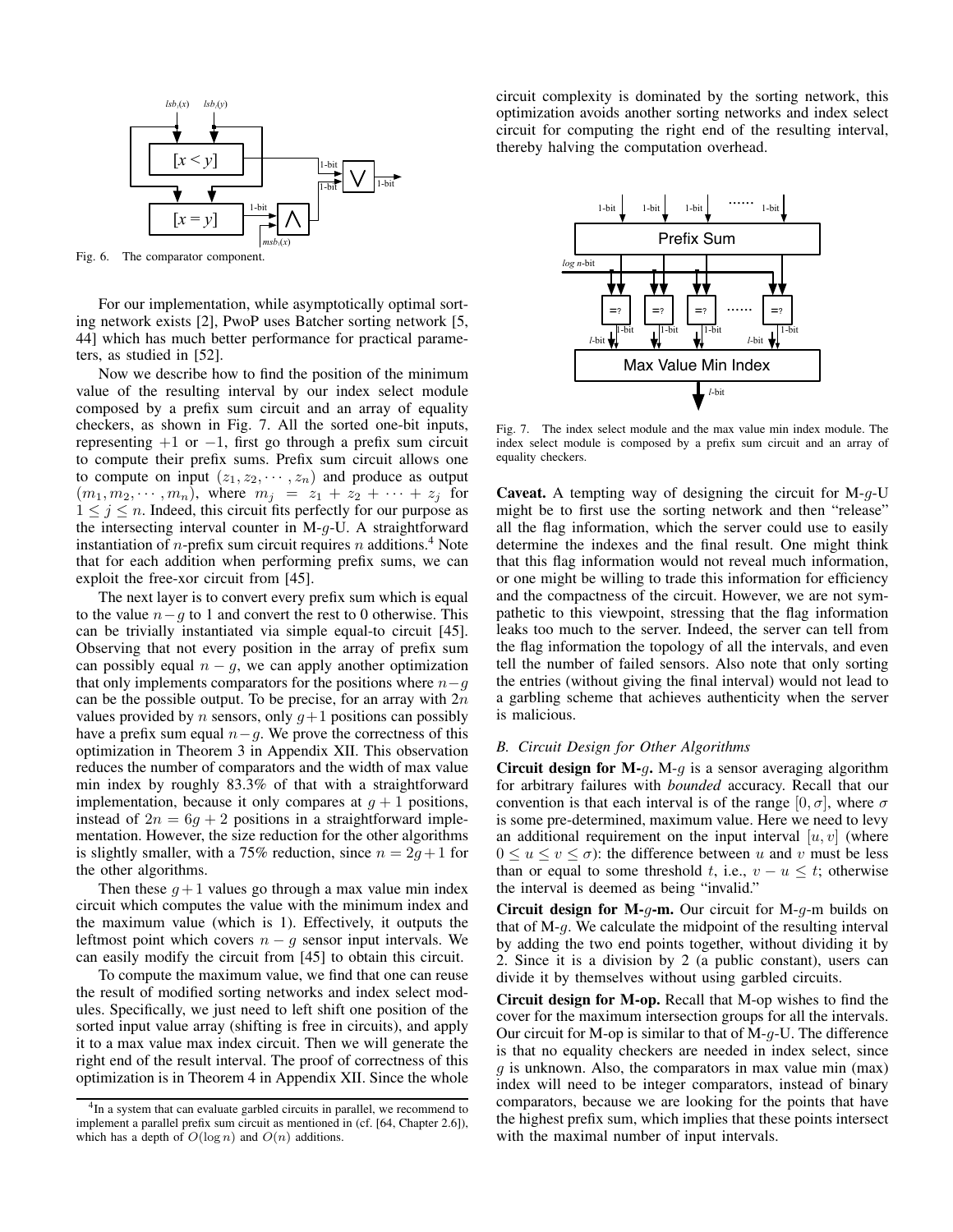TABLE I. PWOP CHARACTERISTICS. The column labeled "type" specifies if the algorithm handles intervals (I) or d-dimensional values  $(dD)$ . n is the total number of sensors, g is the upper bound on the number of malicious sensors, k is the security parameter (in this paper, 128 bit), and l is the length of sensor input. The column labeled "complexity" specifies the time complexity of the algorithm in the plain setting. The columns labeled "server circuit," "sensor time," "sensor communication," and "#rounds" specify for server circuit complexity, sensor time complexity (measured using the number of pseudorandom function calls), sensor communication complexity, and the round complexity for PwoP, respectively.

| algorithms   |    | type $ \#$ sensors $ $ | description             | complexity      | server circuit     |       | sensor time sensor communication #rounds |            |
|--------------|----|------------------------|-------------------------|-----------------|--------------------|-------|------------------------------------------|------------|
| $M-q-U$      |    | $3q+1$                 | unbounded accuracy      | $O(n \log(n))$  | $O(ln \log^2(n))$  | O(l)  | O(lk)                                    | 1 or 2     |
| $M-q$        |    | $2g + 1$               | bounded accuracy        | $O(n \log(n))$  | $O(ln \log^2(n))$  | O(l)  | O(lk)                                    | 1 or 2     |
| $M-q-m$      |    | $2q + 1$               | only reveal midpoint    | $O(n \log(n))$  | $O(ln \log^2(n))$  | O(l)  | O(lk)                                    | 1 or 2     |
| $M$ -op      |    | $2q + 1$               | "optimistic"            | $O(n \log(n))$  | $O(ln \log^2(n))$  | O(l)  | O(lk)                                    | $1$ or $2$ |
| SS           |    | $2q + 1$               | Lipschitz condition     | $O(n \log(n))$  | $O(ln \log^2(n))$  | O(l)  | O(lk)                                    | 1 or 2     |
| $ChM-dD$     | dD | $2dq + 1$              | $d$ -dimension          | $O(dn \log(n))$ | $O(ldn \log^2(n))$ | O(dl) | O(dlk)                                   | 1 or 2     |
| $ChM-dD-sso$ | dD | $2q + 1$               | same size & orientation | $O(dn \log(n))$ | $O(ldn \log^2(n))$ | O(dl) | O(dlk)                                   | 1 or 2     |

However, it is worth noting that some of the optimizations for M-g-U circuit cannot be applied here, because  $g$  is unknown to M-op algorithm. Specifically, we are unable to select only  $g + 1$  values for comparisons and selections, we have to feed all the values into the max value min (max) index modules.

Circuit design for SS. The core functionality of SS is selection, with which one can easily derive the final interval. To realize the selection circuit, one solution is to directly apply a conventional sorting circuit on the input values, and we can easily obtain a circuit with  $O(ln \log^2 n)$  complexity. Another possibility is to use the probabilistic method from Wang et al. [70]. This gives a non-zero error probability, but leads to a circuit with  $O(ln \log k)$  complexity. In PwoP, we implement only the method with zero error probability.

Circuit design for ChM-dD. One can project the region for sensors onto each of the  $d$ -dimensions, and thus obtain  $d$ independent 1-dimensional problems, which can be resolved separately. The combined rectangles are called *projection rectangles*, and this approach is called the *projection approach*. It is easy to see that since the projection algorithm naturally gives rise to a  $d$ -rectangle, no further adjustments on the shape of the rectangles are needed.

We can generalize our M- $q$  circuit to handle the case of  $d$ dimensional projection rectangles in a straightforward manner:  $d$  independent circuits will be generated and the size for ChM $dD$  is just d times as large as that of M-g.

According to Chew and Marzullo [19], the projection approach for ChM-dD is "the method-of-choice for some situations," but there are two disadvantages to the approach [19, Section 3.1]: first, some information may be lost; second, the size of the average result may be larger than necessary.

Circuit design for ChM-dD-sso. ChM-dD-sso is referred to as the algorithm finding the fault-tolerant rectangle from ones with the same size and orientation. In this case, one may simply compute the projection d-rectangles in  $O(dn \log n)$  time tolerating  $g \leq n/2$  failures. Note that the maximum tolerable failures  $q$  is independent of the number of dimensions  $d$ . We note that the combined rectangle may be smaller than the original size. For our design, we do not attempt to construct a rectangle with exactly the same size as hinted by [19], and instead we simply provide the user with the minimum one and the user can easily construct a rectangle from the result.

Circuit design for d-rectangles with unbounded accuracy. For ChM-dD and ChM-dD-sso, there are variants for arbitrary failures with unbounded accuracies. Their circuits can be constructed following an analogous line as what we did for

the case of  $M-g-U$  and  $M-g$ .

### VII. PWOP CHARACTERISTICS

Table I shows the characteristics of PwoP. PwoP covers seven Byzantine fault-tolerant sensor fusion algorithms. PwoP is designed specifically for cyber-physical systems that work in computation and bandwidth restricted environments.

In PwoP, the communication round is optimal: one round for failure-free scenarios, and two rounds for failure scenarios. Meanwhile, sensors performs "minimal" computation, depending on  $l$  (and  $d$ ) only. The total bits that each sensor sends to the server only depend on  $l$  and the security parameter  $k$ (and d). These metrics in PwoP outperform the ones in prior privacy-preserving sensor aggregation systems with pollution attacks mitigated such as [21, 49] and an alternative approach using set representation described in Appendix XI.

# VIII. IMPLEMENTATION AND EVALUATION

### *A. Implementation*

We make a general garbled circuit compiler specifically for our clients-server-sensors setting. We achieve this by modifying and extending TinyGarble [68], the state-of-the-art garbled circuit compiler for secure two-party computation, which incorporates state-of-the-art garbled circuit optimizations [8, 46, 59, 75] and leverages logic synthesis to optimize and compress circuits. Specifically, we first decompose TinyGarble into three parties: clients (garbled circuit generators), the server (garbled circuit evaluator), and sensors (garbled input providers). We then modify the system to be coin-based: clients and sensors now take as input shared random coins. Last, we modify the garbled circuit evaluation function so that garbled output is hidden from the server (which is essential to achieving Privacy).

As TinyGarble does not support efficient sorting networks or other primitives we need, we directly build optimized modules needed and then build the circuits described in Sec. IV. We manually write the hardware circuits in Verilog, as we find doing so also provides circuit reduction compared to the ones using high-level programming languages and high level synthesis. The resulting circuits go through another logic synthesis process by Synopsys Design Compiler to obtain the netlists of the implemented algorithms. Lastly, we applied the V2SCD tool in TinyGarble to convert netlists into simple circuit description files, which can be taken as the inputs of TinyGarble framework.

To show the practicality of our system, we build a multisensor fusion system using Raspberry Pi Zero W (1GHz, single core CPU and 512MB RAM). In our system, each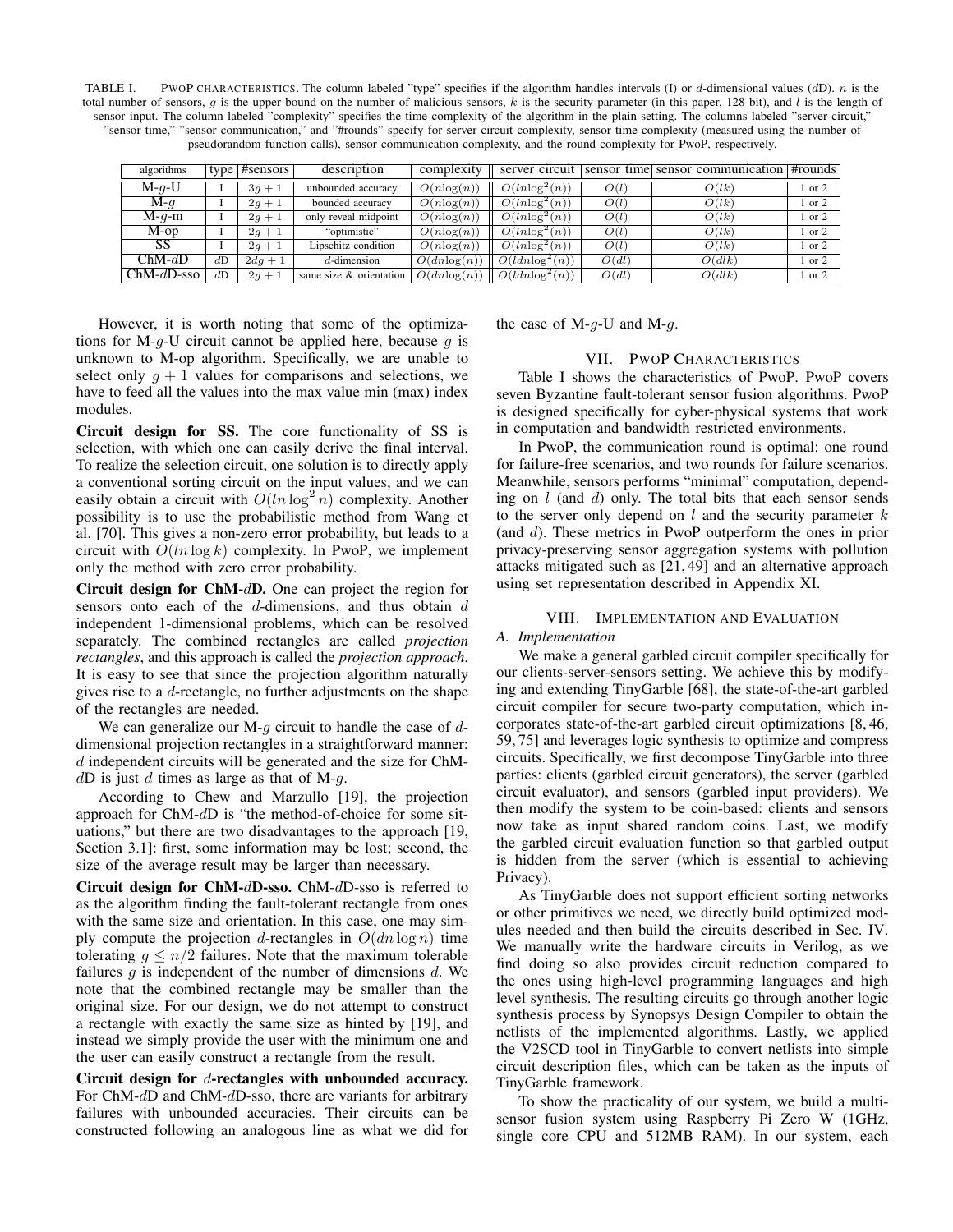Raspberry Pi functions as a sensor, providing the server with garbled inputs for its sensor inputs. Raspberry Pi Zero W is the cheapest Raspberry Pi device supporting WiFi connection, and is smaller than a credit card. Notice that, we selected Raspberry Pi Zero W just because of its built-in WiFi module, not its computational power. As a fact, the computation on each sensor only contains a few pseudorandom function evaluations and XOR operations, so it is very efficient for any sensor with minimum computational power to compute. The server runs on an Intel Core i7-4790 processor, and the client runs on another computer with an Intel Core i7-4702HQ processor. Sensors and the server are connected using one wireless router. To support concurrent transmissions of sensor inputs, we implement multithreading for data collection at the server side. The client and the server are physically connected via an Ethernet cable.

The length of all sensor values (i.e.,  $l = \log(\sigma)$ ) is set to eight bits. For an interval, each sensor needs to garble a 16-bit input, resulting in a 256-byte garbled input. Similarly, garble inputs for a rectangle in our setting takes 512 bytes.

Our system achieves liveness for sensors that are subject to crash failures. As described in Sec. V, our system works in synchronous environments and needs a two-round communication when there are sensor failures.

Initially, PwoP uses heartbeat messages to detect failed sensors before the sensor fusion protocol starts, and sets a timer for each request to detect new crash faulty sensors. Specifically, the server sets a timer each time a request is sent to sensors. If it does not receive some garbled inputs in time, it marks the corresponding sensors as faulty. It then asks the client to provide garbled inputs for  $[-\infty, +\infty]$  (or random values in the case of algorithms with bounded accuracy) for these sensors, evaluate the circuit, and send the garbled output to the client.

### *B. Evaluation*

Overview. We have evaluated PwoP using up to 19 sensors, with seven different algorithms: M- $q$ , M- $q$ -m, M- $q$ -U, Mop, SS, ChM-dD, and ChM-dD-sso. We evaluate PwoP for these algorithms under different network sizes (the number of sensors). We use  $g$  to represent the network size for these algorithms, and total number of sensors can be found in Table I. We measure the latency, throughput, and scalability in both failure and failure-free scenarios. For failure-free scenarios, each sensor will provide a well-formed garbled input, even if the underlying value is faulty. In contrast, our failure scenario captures crash failures where some sensors do not provide the server with garbled inputs in time.

Overall, PwoP has low latency and high throughput, and can be deployed in many real-time applications, e.g., monitoring pressure and water leaks in a water distribution system [3].

Latency. The latency evaluation for the seven algorithms are depicted in Fig. 8 for  $q = 1$  and 2. The latency of the whole process takes only 12 to 54 milliseconds.

To understand the performance bottleneck of the system, we look into the time consumed by each operation for the whole process. We find that the communication between the server and sensors is two orders of magnitude larger than the cryptographic operations and the rest of the communication. Circuit generation (at the client side), circuit transfer (between the client and the server), garbled input generation (at the sensor side), and circuit evaluation (at the server side), collectively, take only several milliseconds, even when  $g = 9$ 



Fig. 8. Latency (in ms) of PwoP in failure-free scenarios for  $q = 1$  and 2. This and subsequent figures are best viewed in color.

and the total number of sensors is 19. This implies that if we can reduce the communication latency between the server and sensors, we can easily boost the performance of PwoP.

To compare the performance of different algorithms, we notice that for a given  $g$ , M- $g$ , M- $g$ -m, M-op, and SS (the four one-dimensional algorithms) have roughly the same latency, because the latency is dominated by the communication time between the server and sensors, and the total size of garbled inputs transmitted for these algorithms is exactly the same. This observation is less visible small  $g$ 's (see Fig. 8), but becomes apparent for larger  $g$ 's (see Fig. 10).

For the same  $q$ , the latency of M- $q$ -U is larger than that of the other one-dimensional algorithms. Indeed, to tolerate  $g$ sensor failures, M-g-U requires more sensors  $(3g + 1)$  than the other one-dimensional algorithms  $(2g + 1)$ . As a consequence, it requires more data to be transmitted, and takes longer time to process all the data.

Besides these one-dimensional algorithms, we implement and evaluate d-dimensional algorithms. In particular, we set  $d = 2$  for our evaluation, as 2-dimensional sensor fusion is useful for many applications (e.g., measuring the location of a physical object). The size of each sensor endpoint is set to 8 bits, and a two-dimensional rectangle requires 32 bits to represent. This doubles the size of the garbled inputs, comparing to the case for one dimensional algorithms. We find that the increased data size is reflected in latency: the latency of ChM-dD-sso is larger than that of M-q, M-q-m, M-op, and SS for the same number of sensors. ChM-dD requires  $2dq + 1$  to tolerant  $g$  malicious sensors, and therefore in the 2-D example  $4g + 1$  sensors are required. Correspondingly, the latency of ChM-dD grows much faster than the other algorithms.

Throughput. The throughput of PwoP for all seven algorithms for  $g = 1$  and 2 is shown in Fig. 9. Similar to the latency analysis, the throughput of  $M-g$ ,  $M-g$ -m,  $M$ -op, and SS is almost the same for the same  $g$  values. The throughput of M-g-U is consistently lower than the other one-dimensional algorithms for the same  $g$ , due to a larger number of connected sensors. The throughput of ChM-dD-sso is lower than all onedimensional algorithms because there are more transmitted input data for ChM-dD-sso. Moreover, the throughput of ChMdD is even lower due to even more sensors in total.

In PwoP, we did not implement batching of sensor inputs for the communication between the server and sensors. We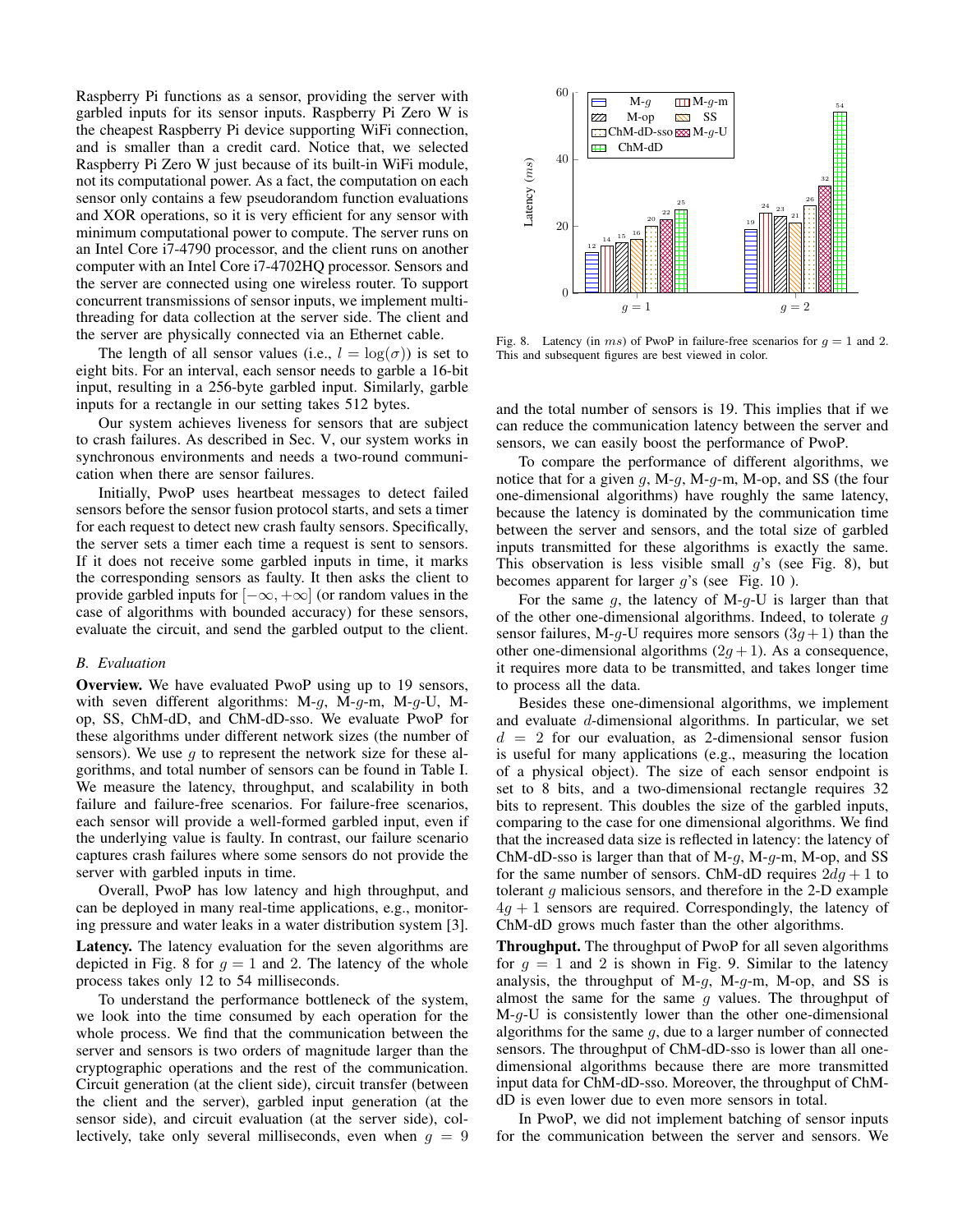

Fig. 9. Throughput of PwoP in failure-free scenarios for  $q = 1$  and 2.



Fig. 10. Scalability of the latency of PwoP in failure-free scenarios for  $g = 1$ to 9. (except M-g-U and ChM-dD, for which we measured for  $g = 1$  to 6 and  $g = 1$  to 4, respectively)



Fig. 11. Scalability of the throughput of PwoP in failure-free scenarios for  $g = 1$  to 9. (except M-g-U and ChM-dD, for which we measured for  $g = 1$ to 6 and  $g = 1$  to 4, respectively)

conjecture that the use of batching would provide higher throughput and a meaningful trade-off between latency and throughput. We did not implement parallel evaluation of garbled circuits, and this is not needed in our current implementation for which the communication is the bottleneck.

Scalability. We evaluate the scalability of PwoP using up to 19 sensors. The largest latency we obtained in our evaluation



Fig. 12. Latency vs throughput of PwoP in failure-free scenarios.



Fig. 13. Scalability of the latency of PwoP in failure scenarios for  $q = 1$  to 9 (except M-g-U and ChM-dD, for which we measured for  $g = 1$  to 6 and  $g = 1$  to 4, respectively)

is the latency of ChM-dD-sso for  $g = 9$ , which is only 0.11 seconds, as shown in Fig. 10. This demonstrates that PwoP, for all algorithms and all network sizes that we tested, is efficient. In Fig. 10, as the number of sensors increases from 3 to 19, the latency grows slowly and linearly from 0.012 to 0.11 seconds.

If we compare the latency between  $M-g-U$  and the other algorithms for the case where the total number of sensors are equal, e.g.,  $g = 6$  for M-g-U and  $g = 9$  for M-g-m, the latency difference is almost not noticeable. This, from a different angle, confirms that the latency is dominated by the communication, not the cryptographic operations.

In addition, the scalability of throughput of PwoP is shown in Fig. 11. As the number of sensors increases, the throughput reduces from 233 Req/s to 24 Req/s for M-g, and similarly for others. This is due to the network congestion incurred by the increase of the number of sensors.

We also report latency vs. throughput of three algorithms M-g, SS and ChM-dD-sso in Fig. 12. For clarity, we omit the rest as the curves of the other algorithms are very similar to these three.

Performance in failure scenarios. In failure scenarios, we test the case where q out of  $n$  sensors fail at the same time. The latency and the throughput for PwoP for  $g = 1$  to 9 in failure scenarios are shown in Fig. 13 and Fig. 14, respectively.

The latency part does not count the time-out value set by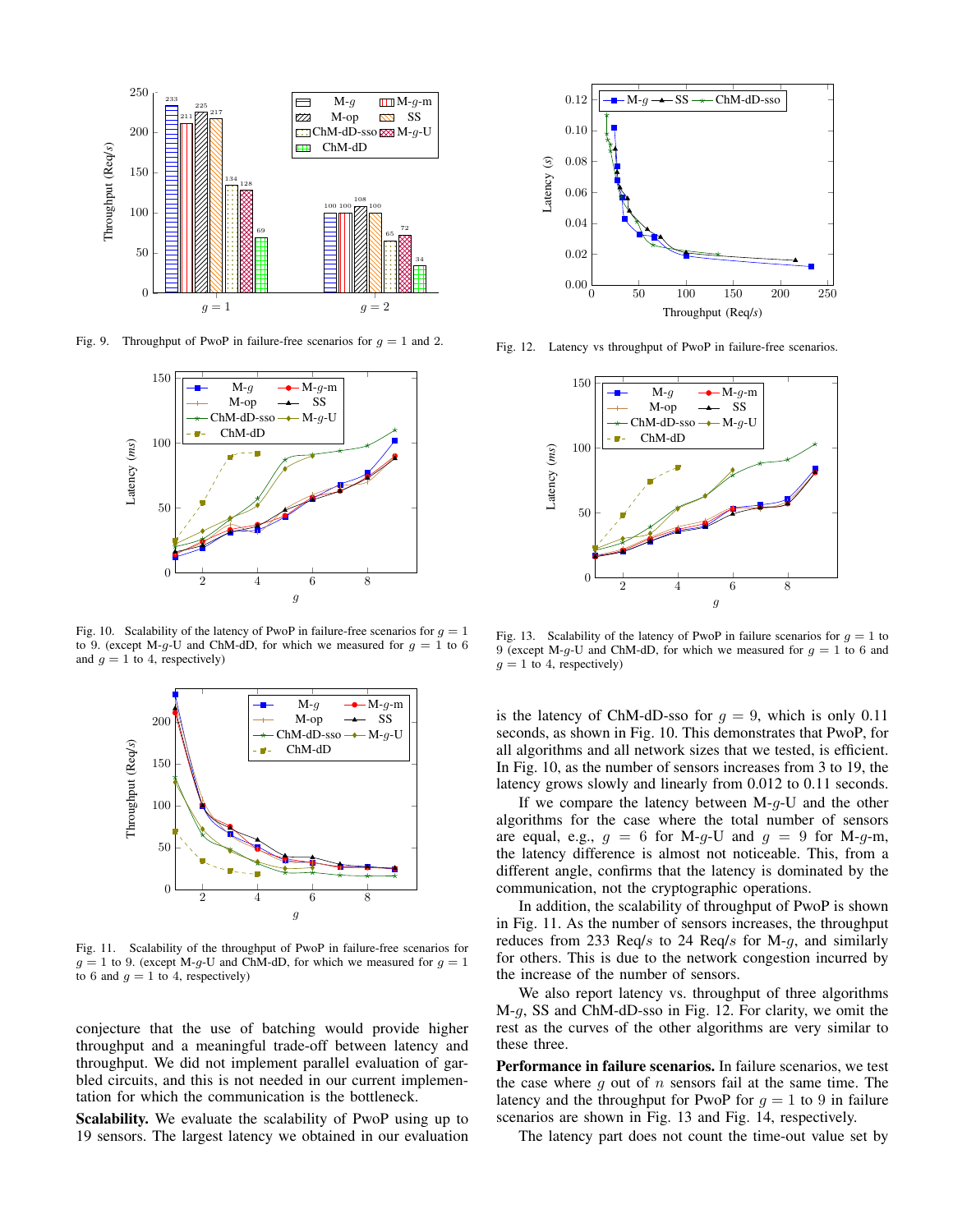

Fig. 14. Scalability of the throughput of PwoP in failure scenarios for  $q = 1$ to 9. (except M-g-U and ChM-dD, for which we measured for  $g = 1$  to 6 and  $q = 1$  to 4, respectively)

the server. It should be set to different values for different applications. We find that there is no observable difference between the failure and failure-free scenarios for latency if not counting the time-out value. Indeed, the extra communication does not add visible overhead.

We also find that the throughput in failure scenarios are slightly better than the that in failure-free cases. The reason is that comparing with getting garbled inputs from sensors via WiFi, it is faster to get garbled inputs from the client, which is connected with the server using an Ethernet cable physically. Moreover, as now there are less sensors competing for the bandwidth between sensors and the server, their communication is faster.

### IX. DISCUSSION

PwoP with malicious clients. We have studied how to design schemes with semi-honest clients. Indeed, clients have incentives to learn correct results from the server. However, malicious clients can learn information which should be kept private. In particular, malicious clients might code a circuit that computes functions that are different from the one as claimed by clients. For instance, clients may code circuits on computing how many and which sensors have failed, or a circuit that reveals (some) sensors' individual inputs.

It is easy to secure our system against malicious clients. This is (easily) achieved by augmenting and modifying the Salus protocol due to Mamara, Mohassel, and Riva [42]. As PwoP, we require the clients to garble the circuit (instead of one of the parties), and we let the client and the server run a cut-and-choose protocol. To reduce the communication overhead, we may use the optimal strategy of Shelat and Shen [66] that challenges 3/5 of the circuits, and may use the random seed checking technique due to Goyal, Mohassel, and Smith [34].

False garbled inputs detection. We describe how the GC evaluator (the server, in our case) can efficiently detect if garbled inputs are valid.

Recall that malicious sensors may provide the evaluator with invalid garbled inputs. Depending on which garbling schemes are used, an invalid garbled input may cause the evaluator to return  $\perp$  (before all the gates are evaluated), or return an invalid garbled output that appears correct to the evaluator but will not be accepted by the client.

Our goal is to detect false garbled inputs in an as efficient way as possible. The technique can be used for PwoP to achieve Liveness even against fully Byzantine sensors. To this end, we first need a garbling scheme with the underlying encryption being able to detect false garbled inputs. Ideally, we require the evaluator to perform a minimum number of circuit gate evaluation, preferably, only on circuit input gates.

Our notion of security for the underlying encryption scheme is similar to that of Lindell and Pinkas (LP) [51], where they used a symmetric encryption scheme with an *elusive* and *efficiently verifiable* range. It allows the evaluator to tell which gate entry in a four-row table is correct. If one is unlucky, it would try all of the four entries. Most recent garbled circuit implementations chose to use the "point-and-permute" technique [62], which leads to garbling schemes that allow to decrypt exactly one entry per gate.

However, our motivation is different from LP. Here we simply require that the evaluator would return "no" if the garbled input for a single bit is not one of the required two encodings. Not surprisingly, LP does meet the simple notion above. Other (and more efficient) constructions are possible, such as using (deterministic) authenticated encryption and PRP with redundancy.

For efficiency, we may use a hybrid construction as follows: At entry level of garbled circuit, we use a garbled scheme which can efficiently detect invalid garbled inputs. When evaluating the remaining garbled circuits, we can still use the most efficient GC implementation so far. We comment that for the entry level garbling scheme, we can still use pointand-permute technique, which requires the evaluator to decrypt only one table entry — we only give malicious sensors one chance.

Additional care is needed: we need to design a circuit that has a small number of entry-level gates and encompasses all the inputs. Ideally, the verification should be run in parallel. Also, we need to consider free-XOR gates, as evaluating them does not take any encryption/decryption and they do not allow efficient detection.

Take the circuit for  $M-g-U$  as an example. We may choose to use Batcher sorting network [5], not only because it is the most efficient one, but also because it allows efficient and parallel false garbled inputs detection. Before going to the subsequent circuit, Batcher sorting network first runs  $2n/2 =$  $n$  compare-exchange operations in parallel. The entry-level circuit (with  $n$  compare-exchange operations) is rather small compared to whole sorting network circuit (with  $O(n \log^2 n)$ compare-exchange operations).

### X. CONCLUSION

We describe the design and implementation of PwoP, an efficient and scalable system for intrusion-tolerant and privacypreserving multi-sensor fusion. PwoP has two distinguishing features: 1) PwoP can provably defend against pollution attacks without compromising privacy, and 2) PwoP is designed specifically to perform in computation and bandwidth restricted cyber-physical systems. To show the practicality of our approach, we build a secure multi-sensor fusion system, covering a variety of practical application scenarios.

### ACKNOWLEDGMENT

This work was partially supported by NSF grant CNS-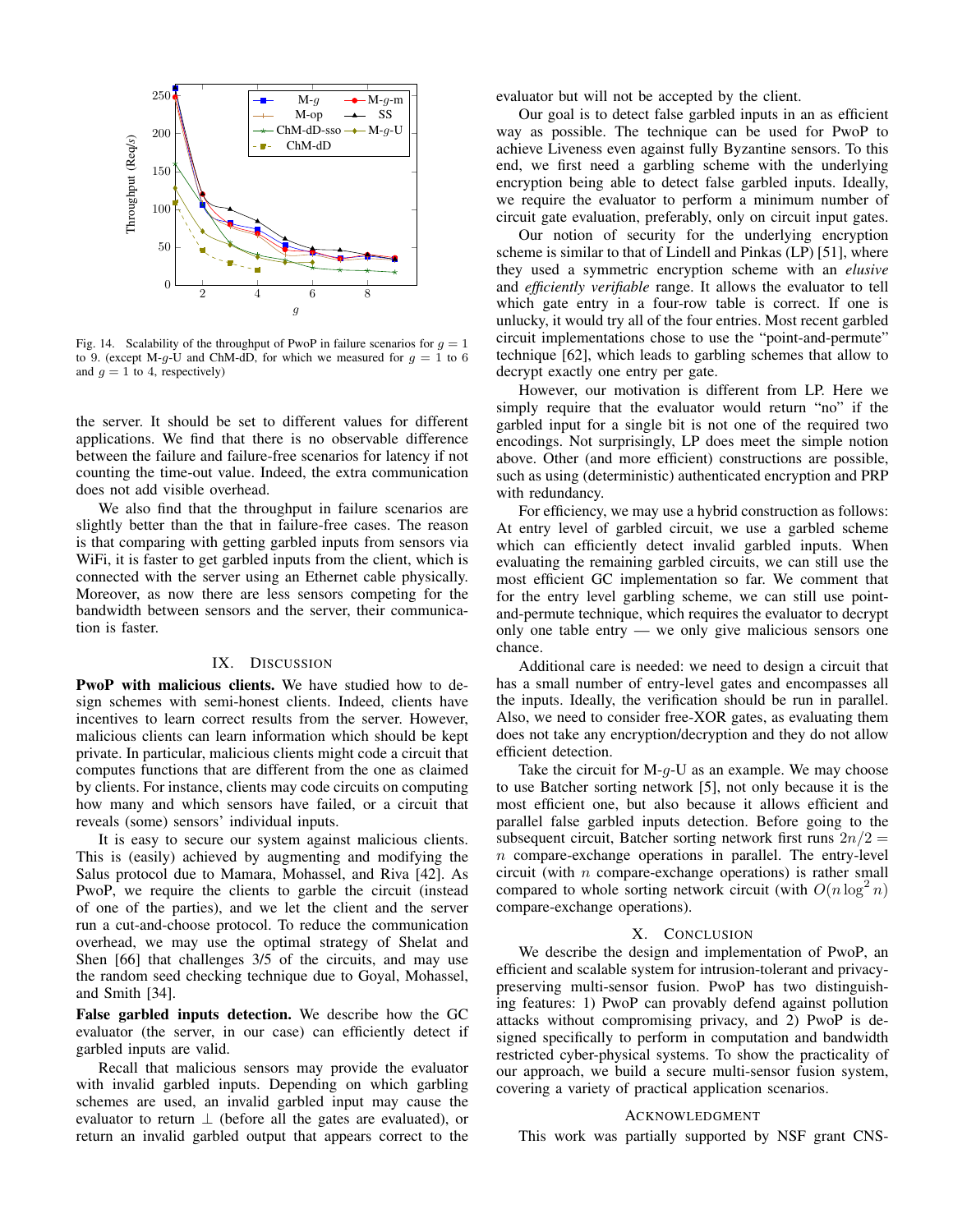1413996 for MACS: A Modular Approach to Cloud Security.

### **REFERENCES**

- [1] S. Agrawal, D. Boneh, X. Boyen, and D. M. Freeman. Preventing pollution attacks in multi-source network coding. Public Key Cryptography 2010, pp. 161–176.
- [2] M. Ajtai, J. Komlós, and E. Szemerédi. An  $O(n \log n)$  sorting network. In STOC, 1983.
- [3] M. Allen, and A. Prels, and M. Lqbal, and S. Srirangarajan, and H.B. Llm, and L. Glrod, and A. J. Whittle, Real-time in-network distribution system monitoring to improve operational efficiency. Journal-American Water Works Association 2011.
- [4] L. Alvisi, A. Clement, A. Epasto, S. Lattanzi, and A. Panconesi. SoK: The evolution of Sybil defense via social networks. 2013 IEEE Symposium on Security and Privacy.
- [5] K. E. Batcher. Sorting networks and their applications. In Proc. AFIPS Spring Joint Computer Conference, 1968.
- [6] D. Beaver, S. Micali, and P. Rogaway. The round complexity of secure protocols (extended abstract). In Proc. of 22nd STOC, pages 503–513, 1990.
- [7] M. Bellare, V. Hoang, and P. Rogaway. Foundations of garbled circuits. In ACM CCS 12, pages 784–796. ACM Press, October 2012.
- [8] M. Bellare, V. Hoang, S. Keelveedhi, and P. Rogaway. Efficient garbling from a fixed-key blockcipher. In IEEE Symposium on Security and Privacy 2013, pp. 478–492, IEEE Computer Society Press, May 2013.
- [9] M. Ben-Or, S. Goldwasser, and A. Wigderson. Completeness theorems for non-cryptographic fault-tolerant distributed computation. STOC 1988.
- [10] A. Boldyreva, N. Chenette, Y. Lee, and A. O'Neill. Order-preserving symmetric encryption. In EUROCRYPT, 2009.
- [11] A. Boldyreva, N. Chenette, and A. O'Neill. Order-preserving encryption revisited: improved security analysis and alternative solutions. In CRYPTO, 2011.
- [12] R. R. Brooks and S. S. Ivengar. Robust distributed computing and sensing algorithm. Computer 29, 6 (1996), 53–60, 1996.
- [13] C. Cachin, K. Kursawe, and V. Shoup. Random oracles in Constantinople: Practical asynchronous Byzantine agreement using cryptography. Journal of Cryptology 18(3), 219–246.
- [14] H. Carter, C. Lever, and P. Traynor. Whitewash: outsourcing garbled circuit generation for mobile devices. In ACSAC 2014, pages 266–275, 2014.
- [15] H. Carter, B. Mood, P. Traynor, and K. Butler. Secure outsourced garbled circuit evaluation for mobile devices. In Proceedings of the USENIX Security Symposium, 2013.
- [16] C. Castelluccia, A. C.-F. Chan, E. Mykletun, and G. Tsudik. Efficient and provably secure aggregation of encrypted data in wireless sensor networks. TOSN 5(3): 20:1-20:36 (2009).
- [17] H. Chan, A. Perrig, B. Przydatek, and D. Song. SIA: Secure information aggregation in sensor networks. In Journal of Computer Security – Special Issue on Security of Ad-hoc and Sensor Networks, Volume 15 Issue 1, Pages 69-102, January 2007. Early version in SenSys '03.
- [18] T.H. Chan, E. Shi, and D. Song. Privacy-preserving stream aggregation with fault tolerance. FC 2012.
- [19] P. Chew and K. Marzullo. Masking failures of multidimensional sensors. SRDS 1991, 32–41, 1991.
- [20] T. H. Cormen, C. E. Leiserson, R. L. Rivest, and C. Stein. Introduction to Algorithms. MIT Press, 2nd edition, 2001.
- [21] H. Corrigan-Gibbs and D. Boneh. Prio: Private, robust, and scalable computation of aggregate statistics. NSDI 2017, pages 259–282, 2017.
- [22] Differential privacy overview Apple. https://images.apple.com/ privacy/docs/Differential Privacy Overview.pdf
- [23] J. R. Douceur. The Sybil Attack. International Workshop on Peer-to-Peer Systems (2002), pp. 251–260.
- [24] Y. Duan, J. Canny, and J. Zhan. P4P: practical large-scale privacypreserving distributed computation robust against malicious users. USENIX Security 10, 2010.
- [25] C. Dwork. Differential privacy. ICALP 2006, pp. 1-12.
- [26] C. Dwork, K. Kenthapadi, F. McSherry, I. Mironov, and M. Naor. Our data, ourselves: Privacy via distributed noise generation. EUROCRYPT 2006, pp. 486–503.
- [27] T. Elahi, G. Danezis, and I. Goldberg. PrivEx: Private collection of traffic statistics for anonymous communication networks. CCS (2014), ACM, pp. 1068–1079.
- [28] Z. Erkin and G. Tsudik. Private computation of spatial and temporal power consumption with smart meters. ACNS 2012, pp 561–577.
- [29] Z. Erkin, A. Piva, S. Katzenbeisser, R. L. Lagendijk, J. Shokrollahi, G. Neven, and M. Barni. Protection and retrieval of encrypted multimedia content: When cryptography meets signal processing. In EURASIP Journal on Information Security, 2007, Article ID 78943, 2007.
- [30] U. Feige, J. Kilian, and M. Naor. A minimal model for secure computation (extended abstract). In 26th ACM STOC, pages 554–563, ACM Press, May 1994.
- [31] J. Feigenbaum, B. Pinkas, R. Ryger, and F. Saint-Jean. Secure computation of surveys. In EU Workshop on Secure Multiparty Protocols (SMP), ECRYPT, 2004.
- [32] O. Goldreich, S. Micali, and A. Wigderson. How to play any mental game. STOC (987.
- [33] U. Erlingsson, V. Pihur, and A. Korolova. RAPPOR: Randomized aggregatable privacy-preserving ordinal response. CCS (2014), ACM, pp. 1054–1067.
- [34] V. Goyal, P. Mohassel, and A. Smith. Efficient two party and multi party computation against covert adversaries. In EUROCRYPT '08, Springer, pages. 289–306, 2008.
- [35] Y. Huang, D. Evans, and J. Katz. Private set intersection: Are garbled circuits better than custom protocols? NDSS 2012, 2012.
- [36] Y. Huang, D. Evans, J. Katz, and L. Malka. Faster secure two-party computation using garbled circuits. In USENIX Security Symposium, 2011.
- [37] Y. Ishai and E. Kushilevitz. Private simultaneous messages protocols with applications. Proceedings of the Fifth Israeli Symposium on Theory of Computing and Systems, 1997.
- [38] M. Jawurek and F. Kerschbaum. Fault-tolerant privacy-preserving statistics. PETS 2012.
- [39] M. Joye, and B. Libert. A scalable scheme for privacy-preserving aggregation of time-series data. FC 2013, 2013.
- [40] S. Kamara, P. Mohassel, and M. Raykova. Outsourcing multi-party computation. Cryptology ePrint Archive, report 2011/272, October 25 2011.
- [41] S. Kamara, P. Mohassel, M. Raykova, and S. Sadeghian. Scaling private set intersection to billion-element sets. FC 2014, LNCS 8437, pages 195–215, 2014.
- [42] S. Kamara, P. Mohassel, and B. Riva. Salus: A system for server-aided secure function evaluation. In Proceedings of the ACM conference on Computer and communications security (CCS), 2012.
- [43] F. Kerschbaum and Axel Schröpfer. Optimal average-complexity idealsecurity order-preserving encryption.
- [44] D. E. Knuth. The Art Of Computer Programming Volume 3 / Sorting and Searching. Addison-Wesley, 2nd edition, 1998.
- [45] V. Kolesnikov, A.-R. Sadeghi, and T. Schneider. Improved garbled circuit building blocks and applications to auctions and computing minima. In International Conference on Cryptology and Network Security (CANS), 2009.
- [46] V. Kolesnikov and T. Schneider. Improved garbled circuit: Free XOR gates and applications. In ICALP 2008, volume 5126 of LNCS, pages 486–498, Springer, July 2008.
- [47] B. Kreuter, a. shelat, B. Mood, and K. Butler. PCF: A portable circuit format for scalable two-party secure computation. In Proceedings of the USENIX Security Symposium, 2013.
- [48] K. Kursawe, G. Danezis, and M. Kohlweiss. Privacy-friendly aggregation for the smart-grid. PETS 2011, pp. 175–191.
- [49] L. Lamport. Using time instead of timeout for fault-tolerant distributed systems. In ACM Transactions on Programming Languages and Systems 6 (2): 254–280, 1984.
- [50] L. Lamport. Synchronizing time servers. Technical Report 18, Digital System Research Center, 1987.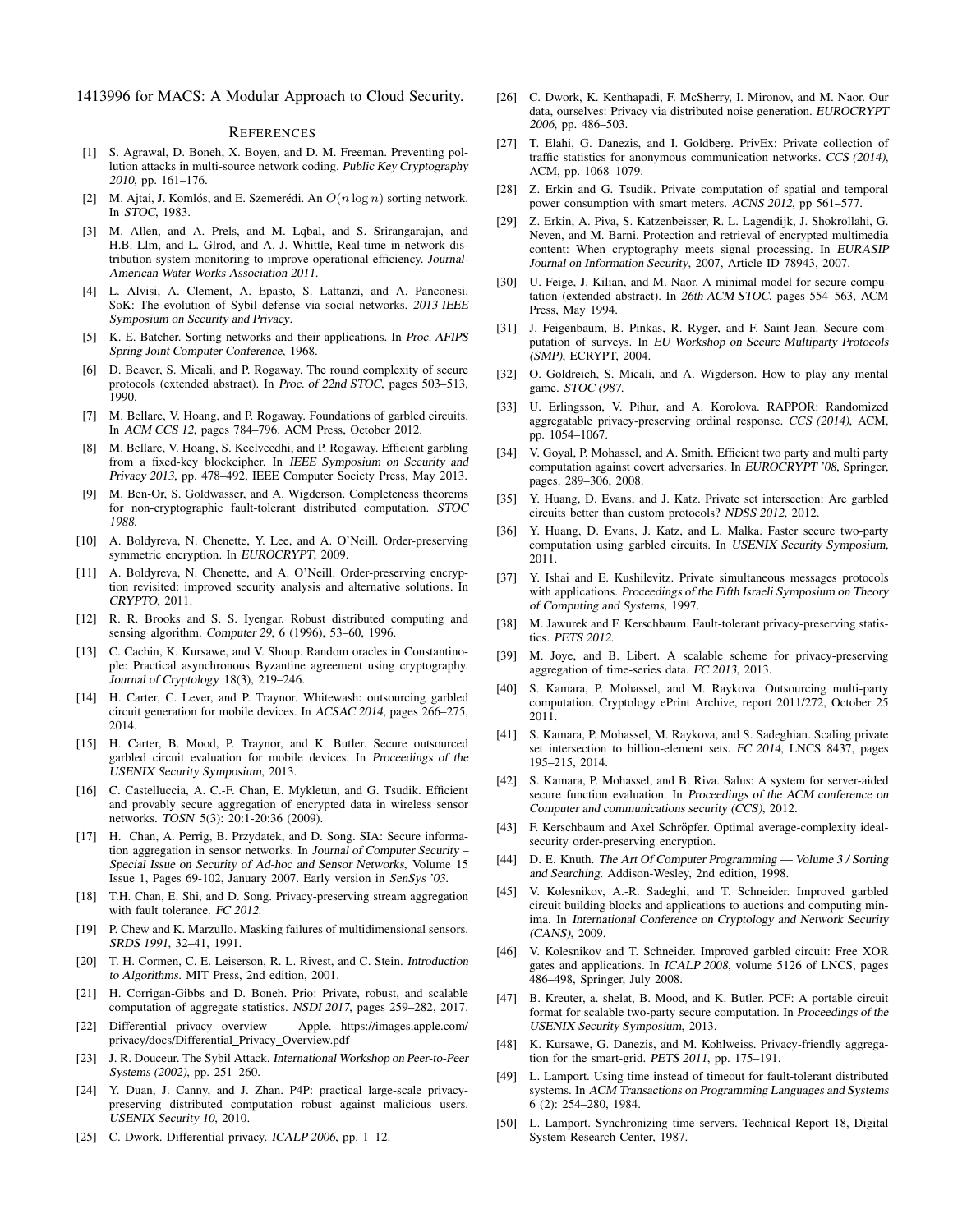- [51] Y. Lindell and B. Pinkas. A proof of security of Yao's protocol for two-party computation. In Journal of Cryptology, Volume 22, Issue 2, pages 161–188, April 2009.
- [52] C. Liu, X. Wang, K. Nayak, Y. Huang, and E. Shi. ObliVM: A programming framework for secure computation. In IEEE Symposium on Security and Privacy (S&P), 2015.
- [53] D. Malkhi, N. Nisan, B. Pinkas, and Y. Sella. Fairplay a secure twoparty computation system. In Proceedings of the 13th conference on USENIX Security Symposium, Volume 13, pages 287–302, USENIX Association, 2004.
- [54] K. Marzullo. Tolerating failures of continuous-valued sensors. ACM Trans. Comput. Syst. 8(4): 284–304, 1990.
- [55] K. Marzullo. Maintaining the time in a distributed system: an example of a loosely-coupled distributed service (synchronization, faulttolerance, debugging). Ph.D. dissertation, Stanford University, Department of Electrical Engineering, February 1984.
- [56] K. Marzullo and S. Owicki. Maintaining the time in a distributed system. PODC 1983, pages 295–305, 1983.
- [57] L. Melis, G. Danezis, and E. De Cristofaro. Efficient private statistics with succinct sketches. NDSS 2016, Internet Society.
- [58] B. Mood, D. Gupta, K. Butler, and J. Feigenbaum. Reuse it or lose it: More efficient secure computation through reuse of encrypted values. In ACM CCS 2014, pages 582–596, 2014.
- [59] M. Naor, B. Pinkas, and R. Sumner. Privacy preserving auctions and mechanism design. In Proceedings of the 1st ACM conference on Electronic commerce, pages 129–139. ACM, 1999.
- [60] J. B. Nielsen and C. Orlandi. LEGO for two-party secure computation. In 6th TCC, Springer Volume LNCS 5444, pages 368–386, 2009.
- [61] R. A. Popa, F. H. Li, and N. Zeldovich. An ideal-security protocol for order-preserving encoding. In 34th IEEE Symposium on Security and Privacy, 2013.
- [62] P. Rogaway. The round complexity of secure protocols. MIT Ph.D. Thesis, 1991.
- [63] P. Rogaway. Authenticated-encryption with associated-data. ACM CCS'02, ACM Press, pp. 98–107, 2002.
- [64] J. E. Savage. Models of Computation Exploring the Power of Computing, Addison-Wesley, 1997.
- [65] U. Schmid and K. Schossmaier. How to reconcile fault-tolerant interval intersection with the Lipschitz condition. Distributed Computing 14(2): 101–111, 2001.
- [66] a. shelat and C.-H. Shen. Two-output secure computation with malicious adversaries. In Proceedings of the Annual international conference on Theory and applications of cryptographic techniques, 2011.
- [67] E. Shi, T. H. Chan, E. Rieffel, R. Chow, and D. Song. Privacypreserving aggregation of time-series data. In NDSS 2011, pp. 1–17, 2011.
- [68] E. M. Songhori, S. U. Hussain, A.-R. Sadeghi, T. Schneider, and F. Koushanfar. TinyGarble: Highly compressed and scalable sequential garbled circuits. SP '15.
- [69] Jeffrey M. Voas. Networks of 'Things.' NIST Special Publication (NIST SP) - 800-183.
- [70] G. Wang, T. Luo, M. Goodrich, W. Du, and Z. Zhu. Bureaucratic protocols for secure two-party sorting, selection, and permuting. In ASIACCS 2010, pages 226–237, 2010.
- [71] D. Westhoff, J. Girao, and M. Acharya. Concealed data aggregation for reverse multicast traffic in sensor networks: Encryption, key distribution, and routing adaptation. In IEEE Transactions on Mobile Computing, 5(10): 1417–1431, 2006.
- [72] X. Xing, W. Meng, D. Doozan, A. Snoeren, N. Feamster, and W. Lee. Take this personally: Pollution attacks on personalized services. USENIX Security 13.
- [73] A. Yao. How to generate and exchange secrets. In Foundations of Computer Science, 1986., 27th Annual Symposium on, pages 162–167, IEEE, 1986.
- [74] S. Zahur and D. Evans. Obliv-C: A Language for extensible dataoblivious computation. IACR Cryptology ePrint Archive 2015: 1153 (2015).

[75] S. Zahur, M. Rosulek, and D. Evans. Two halves make a whole: Reducing data transfer in garbled circuits using half gates. EuroCrypt 2015.

# XI. ALTERNATIVE APPROACHES TO INTRUSION-TOLERANT AND PRIVACY-PRESERVING SENSOR FUSION

We describe two alternative approaches to intrusiontolerant and privacy-preserving sensor fusion, and compare them with PwoP.

# *A. Order-Preserving Encryption Based Approach*

Order-preserving encryption (OPE) [10, 11, 43, 61] is an encryption scheme where the order of ciphertexts matches that of the corresponding plaintexts. OPE is a powerful primitive most known to enable performing a large class of queries on encrypted databases. However, OPE is also suggested for use in encrypted data aggregation in sensor networks [71] and multimedia content protection [29].

We observe that non-interactive, deterministic OPE [10, 11] may be used to achieve the goal of fault-tolerant and privacypreserving sensor fusion, yet for a limited class of problems, and with a much weak security guarantee. For instance, we consider how to do this for  $M-q-U$ : Initially, assume all sensors and the client share a group OPE key. Using this group key, each user encrypts only two values, i.e., the leftmost and rightmost endpoint of its input interval. Since all the encrypted values reveal their order information, the server is able to run the fault-tolerant sensor averaging algorithm in "plaintexts," and returns the leftmost and rightmost endpoint of the resulting interval to the client. Then the client can use the group key to decrypt the two ciphertexts.

The above construction is simple, but suffers from several problems. First, the construction leaks all the order information. For many applications, the order information is exactly what one strives to protect. Even worse, all existing non-interactive OPEs leak more than just the order of the values [61]. Correspondingly, even with the non-collusion assumption between the server and sensors, and allowing leaking all the order information, it is difficult, if not impossible, to prove the construction secure against even a semi-honest server under (any) appropriate simulation-based definition of security. Further, it is also unclear how to achieve integrity (i.e., ensure the server to faithfully return the client correct OPE values, rather than arbitrary values). Last, the construction can only apply to the sensor fusion algorithms with unbounded accuracy, but we do not know how to deal with the ones with bounded accuracy.

Interactive, ideal-secure OPEs that reveal no additional information on the plaintexts besides their order do exist [43, 61]. The interactive nature of these schemes, however, makes them ill-suited for our setting where some sensors may want to learn more information about other sensors.

### *B. Set Representation Based Approach*

We extend the idea of multi-party set representation (SR) [40] to provide solutions for *some* (but not all) of the fault-tolerant fusion algorithms.

The idea for the set representation method is as follows: To compute the resulting interval, one may simply approximate the *real* interval with as many discrete elements as possible. Let  $\sigma$  denote the number of elements in the entire universe. The idea can naturally lead to an algorithm with  $O(n\sigma)$  time.